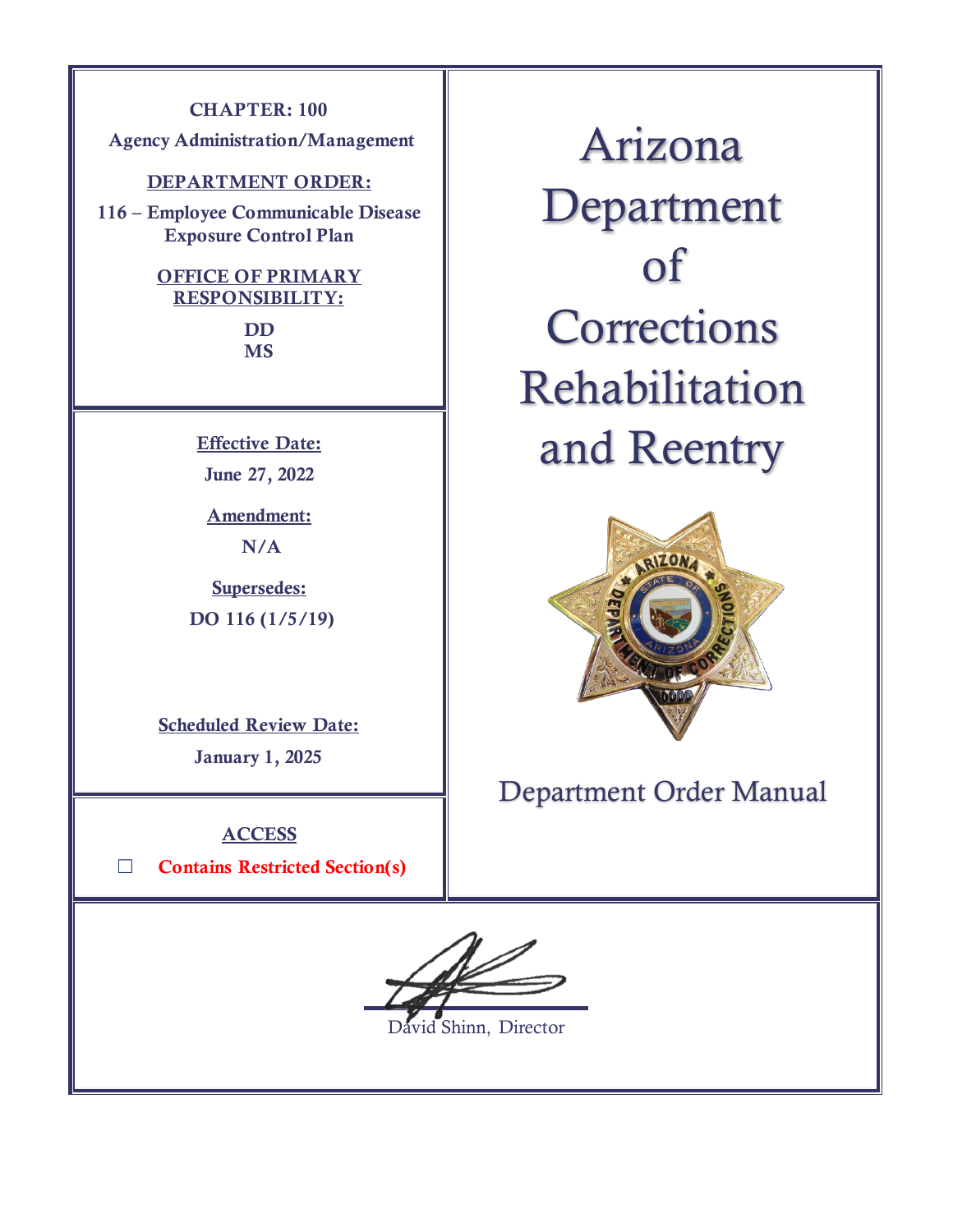# **TABLE OF CONTENTS**

| 1.0 |  |  |  |
|-----|--|--|--|
| 2.0 |  |  |  |
| 3.0 |  |  |  |
| 4.0 |  |  |  |
| 5.0 |  |  |  |
| 6.0 |  |  |  |
| 7.0 |  |  |  |
|     |  |  |  |
|     |  |  |  |
|     |  |  |  |
|     |  |  |  |
|     |  |  |  |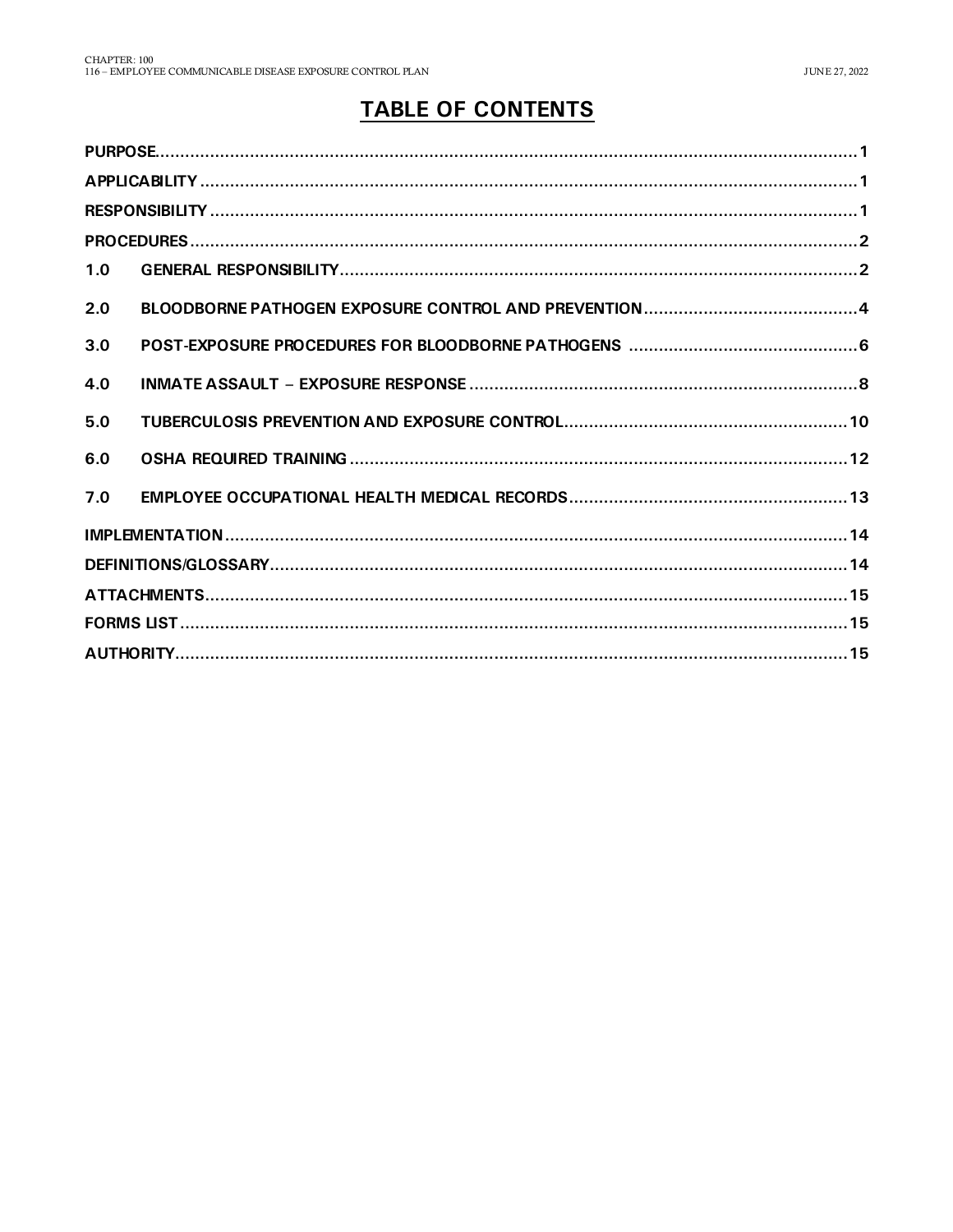# <span id="page-2-0"></span>**PURPOSE**

This Department Order establishes safety and health directives and a Loss Prevention Program targeted to employees of the Department and Non-Department employees (i.e., contractors, **Program Associates,** volunteers, and interns) in accordance with Occupational Safety and Health Administration (OSHA), National Institute of Occupational Safety and Health (NIOSH), Center for Disease Control and Prevention (CDC), and Arizona Department of Health Services (ADHS) guidelines and standards.

The Department recognizes that, in a correctional setting, there is a risk of exposure to communicable diseases (i.e., Hepatitis B virus (HBV), the Hepatitis C virus (HCV), Human Immunodeficiency Virus (HIV), Tuberculosis (TB), etc.). The Department is dedicated to the prevention of communicable disease exposure through the Department's safe work practices and administrative procedures, engineering controls, Personal Protective Equipment (PPE), training, and medical surveillance.

# <span id="page-2-1"></span>**APPLICABILITY**

This Department Order addresses communicable disease exposure control for Department and Non-Department employees. Inmate communicable disease and infection control is addressed in Department Order #1102, Communicable Disease and Infection Control. The Department's Mandatory Exposure Control Plan, part of the OSHA Mandatory Programs, is a unifying source for this Department Order and Department Orders #404, Fire, Safety and Loss Prevention and #1102, Communicable Disease and Infection Control that outlines the steps to follow for infectious disease management, control and prevention, in compliance with OSHA Standards general rules and regulations. The Mandatory Exposure Control Plan is located on the ADCnet on the Office of Safety and Environmental Services page.

Non-Department employees should consult with their own medical providers and/or employer as applicable about appropriate post-exposure treatment after a bloodborne pathogen (BBP) exposure incident or TB infection treatment. Private prison employees and contracting companies are to provide their own Workers' Compensation insurance.

Pursuant to Arizona Revised Statute (A.R.S.) §23-901, volunteers are not considered to be Department employees eligible for Workers' Compensation insurance claims against the state. Persons who volunteer in correctional facilities do so at their own risk. The Department assumes no responsibility for medical expenses.

## <span id="page-2-2"></span>**RESPONSIBILITY**

The Chief Human Resources Officer or designee shall:

- Provide oversight for implementing applicable state and federal health standards.
- Review Occupational Health Unit (OHU) written instructions and suggest revisions necessary as needed.
- Ensure the OHU provides services to all Department employees.
- Direct the Department's TB surveillance, prevention, diagnosis and treatment program.

Regional Operations Directors, Wardens, Deputy Wardens and Bureau Administrators shall ensure appropriate and approved universal precautions, engineering controls, and PPE are provided at no cost to employees to prevent exposure to communicable disease.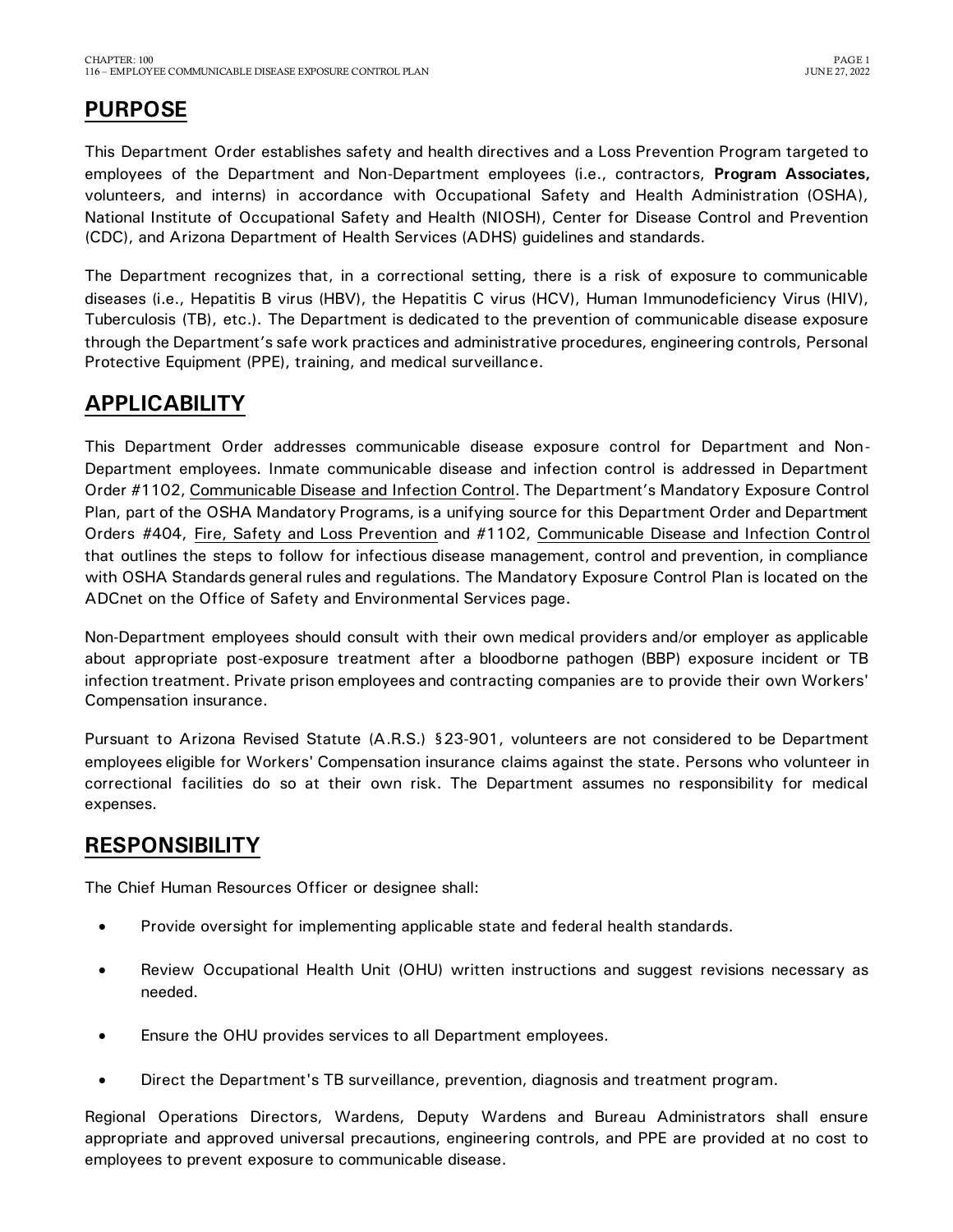Department/Non-Department employees requiring information regarding communicable disease affecting staff shall contact the Occupational Health Administrator, Occupational Health Nurse (OHN), the Fire, **Life** and Safety Administrator, or a **Medical** Services Contract Monitoring Bureau representative.

Department employees requiring information regarding PPE, Structural Safety, and Disinfection Control Processes and Systems shall contact the Department Worker Injury Reduction Committee (WIRC). The WIRC shall provide recommendations and updates for the Mandatory Exposure Control Plan.

Contractors who operate private prisons are responsible for establishing and maintaining an Employee Communicable Disease Screening program consistent with this Department Order and for all expenses related to implementing and complying with this Department Order.

## <span id="page-3-0"></span>**PROCEDURES**

### <span id="page-3-1"></span>**1.0 GENERAL RESPONSIBILITY**

- 1.1 Assistant Director**s**, Wardens, Deputy Wardens and Administrators shall ensure:
	- 1.1.1 Employees under their supervision are offered Hepatitis B immunizations, at the Department's expense, within 10 calendar days of assignment to a high risk position as identified in Attachment A, Positions/Tasks With Reasonable Expectation of Exposure to Bloodborne Pathogens. Department employees may decline the immunization if they choose. A signed Hepatitis A & B Vaccine Consent/Refusal, Form 116-5, is required pursuant to 29 CFR 1910, 1030(f) (2) (IV).
	- 1.1.2 Department employees involved in receiving, transporting, observing, supervising and/or controlling, assessing, treating or assisting inmates having or suspected of having a communicable disease shall wear PPE in accordance with Department Order #404, Fire, Safety and Loss Prevention.
		- 1.1.2.1 Respirator and respiratory medical evaluation, clearance and usage shall be in accordance with Department Order # 404, Fire, Safety and Loss Prevention.
	- 1.1.3 All Department employees under their supervision are provided time during work hours to:
		- 1.1.3.1 Attend all mandatory training relating to exposure and exposure control issues on an annual basis, as required by OSHA and the Department.
		- 1.1.3.2 Obtain the Hepatitis A and B vaccine as recommended.
		- 1.1.3.3 At the Department's expense:
			- 1.1.3.3.1 Receive the TB skin test through the OHU within 10 business days of hire and annually thereafter, and return 48 to 72 hours following for the skin test to be read.
			- 1.1.3.3.2 Obtain a chest x-ray and medical evaluation within 72 hours because of a positive TB skin test, if referred by the OHN.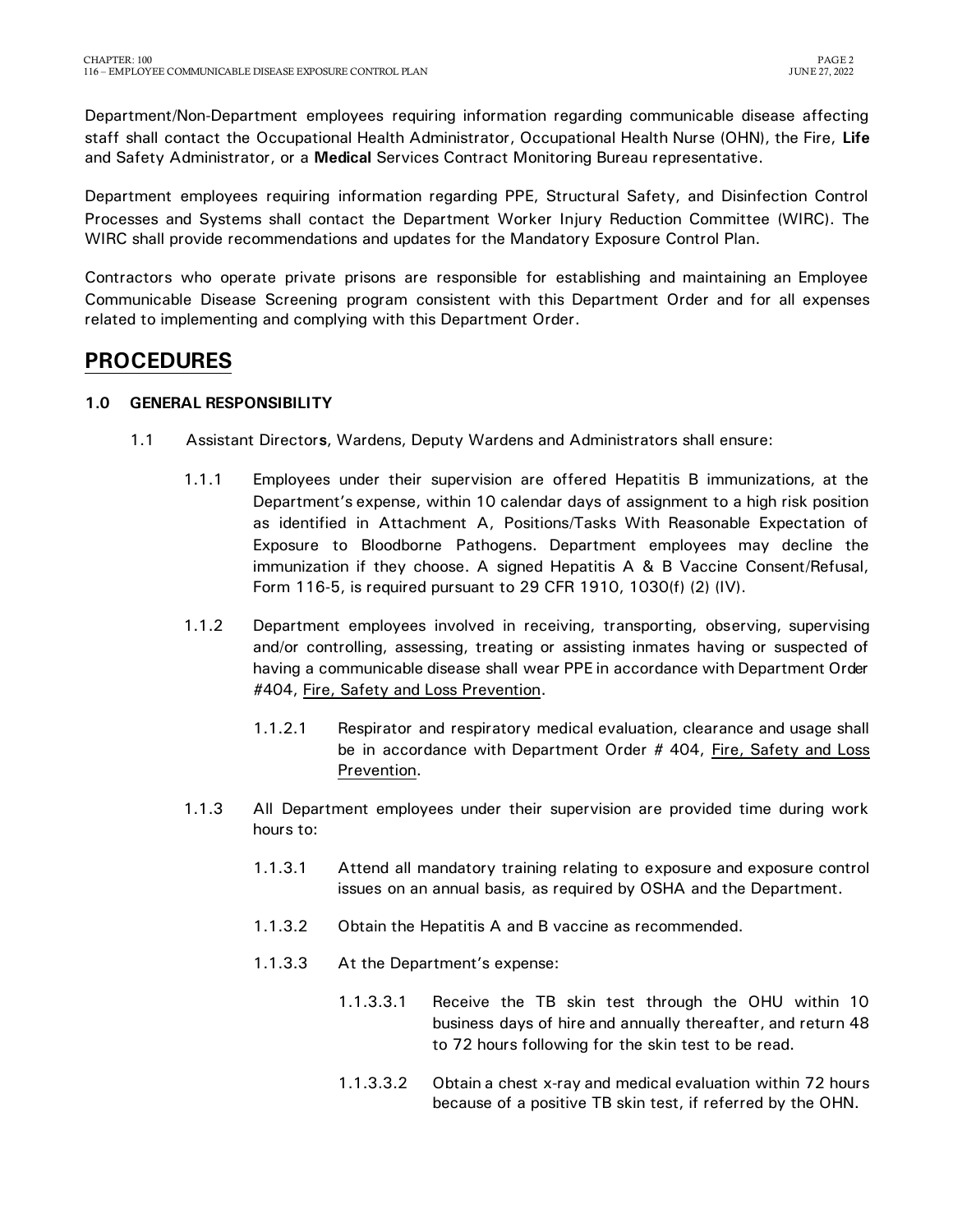- 1.1.4 All supervisors investigate industrial exposures with the Occupational Safety Consultant (OSC), and that:
	- 1.1.4.1 Faulty equipment is repaired or replaced.
	- 1.1.4.2 Department/Non-Department employees are counseled regarding work practices.
	- 1.1.4.3 Recommendations for revisions to written directives are completed and sent forward to prevent further occurrences.
- 1.1.5 Non-Department employees are in compliance with the following TB skin test requirements:
	- 1.1.5.1 All Department institution/facility volunteers shall complete initial and annual TB testing as outlined in this section and submit a Volunteer /Intern Tuberculosis (TB) Screening Compliance, Form 116-10, to the Volunteer Coordinator.
	- 1.1.5.2 Community Corrections Reentry Center volunteers, interns, contractors **and/or Program Associates** with frequent and/or periodic inmate contact, as defined in Department Order #602, Background Investigations, shall complete initial and annual TB testing.
		- 1.1.5.2.1 Community Corrections Reentry Center volunteers and interns shall submit the Volunteer/Intern Tuberculosis (TB) Screening Compliance form to the Program Manager/ Supervisor or Intern Coordinator, as appropriate.
		- 1.1.5.2.2 Contracting companies shall collect and maintain TB test results of contractors **and/or Program Associates** and ensure the Tuberculosis (TB) Compliance, Form 116-8, is submitted in accordance with Department Order #205, Contractor **and Program Associate** Security.
	- 1.1.5.3 For Non-Department employees with medical documentation indicating a negative TB skin result dated not more than 12 months prior to their Department-required TB test, only one TB test shall be required.
	- 1.1.5.4 For Non-Department employees without the medical documentation specified above, a two-step Mantoux TB skin test (two TB skin tests given one week to one month apart) shall be required.
- 1.2 Institution/facility OHU staff shall:
	- 1.2.1 Provide all Department employees mandated screening, monitoring and follow up as defined in the CDC Bloodborne Pathogen Standard and TB Guidelines.
	- 1.2.2 Notify Department employees when they are due to receive mandated services.
	- 1.2.3 Coordinate with the OSC to complete medical evaluations and respirator fit testing in accordance with Department Order #404, Fire, Safety and Loss Prevention.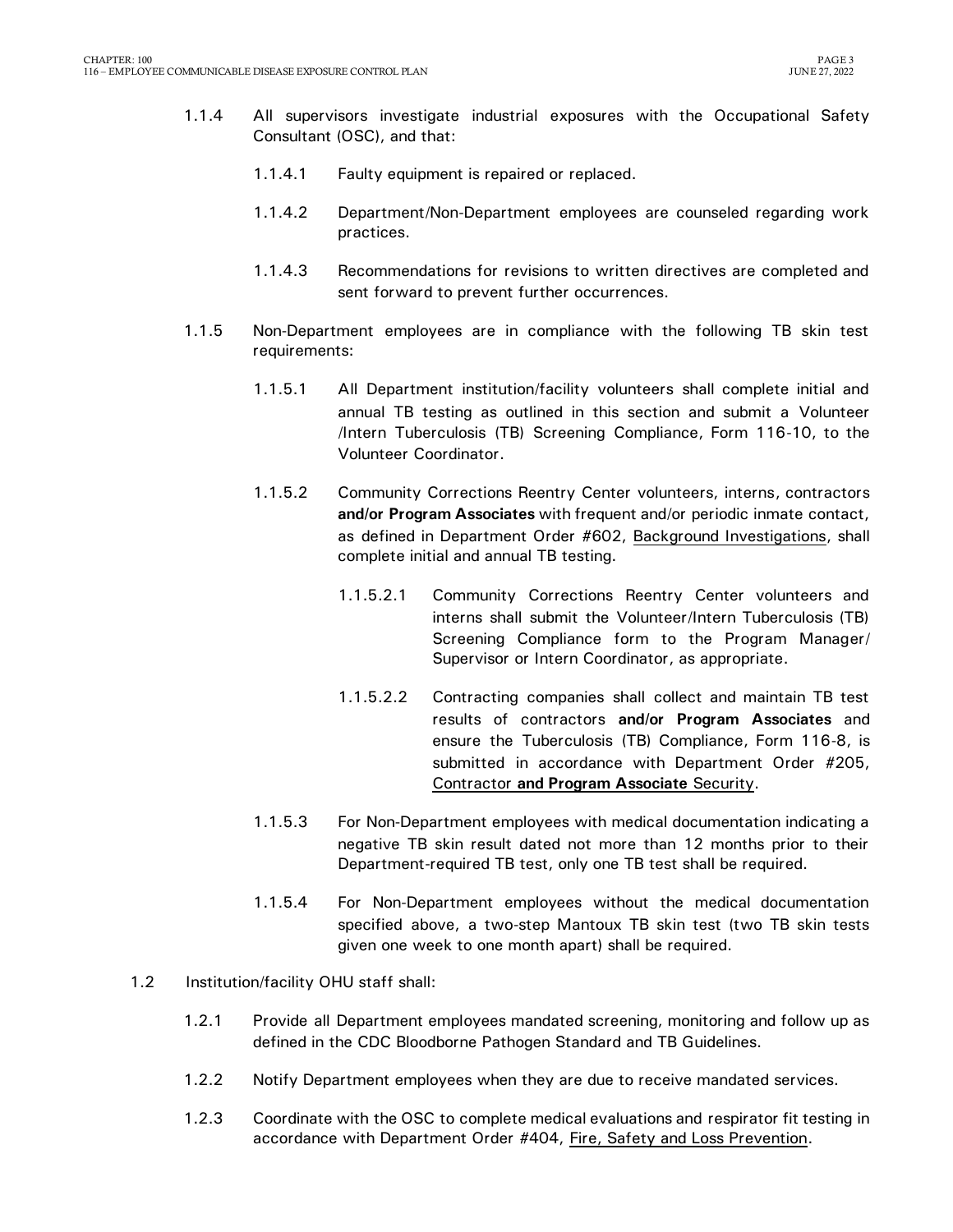- 1.2.4 Maintain Department employee screening and exposure records in accordance with section 7.0.
- 1.2.5 When requested by the OSC, review and report exposure incidents to the Institutional Safety and Loss Prevention Committee in accordance with Department Order #404, Fire, Safety and Loss Prevention.
- 1.2.6 Recommend changes in administrative procedures, engineering controls and/or PPE to agency management as appropriate.
- 1.3 The OSC at each institution/facility shall:
	- 1.3.1 Ensure all safety equipment and materials are routinely inspected and appropriate for the task.
	- 1.3.2 Where mandated by a regulatory standard, ensure safety equipment (i.e., hand washing equipment, antiseptic hand washing materials and eye wash equipment) is in duty stations and inspected each month in accordance with applicable OSHA standards.

### <span id="page-5-0"></span>**2.0 BLOODBORNE PATHOGEN EXPOSURE CONTROL AND PREVENTION**

- 2.1 All Department/Non-Department employees shall:
	- 2.1.1 Refer to the Mandatory Exposure Control Plan for information regarding the management of exposures to and other communicable diseases.
		- 2.1.1.1 At a minimum, OSHA has determined that exposure to blood or any body fluid which visibly contains blood presents an occupational hazard as they are likely to transmit BBP.
	- 2.1.2 Take precautions to avoid exposures by wearing appropriate PPE based on the task and degree of potential exposure. Specific guidelines shall be followed:
		- 2.1.2.1 Searches shall be conducted with the utmost care and in compliance with Department Order #708, Searches.
		- 2.1.2.2 Biological evidence shall be handled as outlined in Attachment B, General Guidelines for Preserving and Packaging Biological Evidence.
		- 2.1.2.3 For disinfection and clean-up guidelines, refer to the Mandatory Exposure Control Plan, section 8 (Housekeeping).
		- 2.1.2.4 Crime scenes shall be processed by the Inspector General Criminal Investigators, as outlined in Attachment C, Contaminated Crime Scene Processing Guidelines.
	- 2.1.3 When handling contaminated or potentially contaminated materials:
		- 2.1.3.1 Wear the appropriate PPE.
		- 2.1.3.2 Wear protective gloves (made of non-latex or other OSHA approved material) and wash hands after use.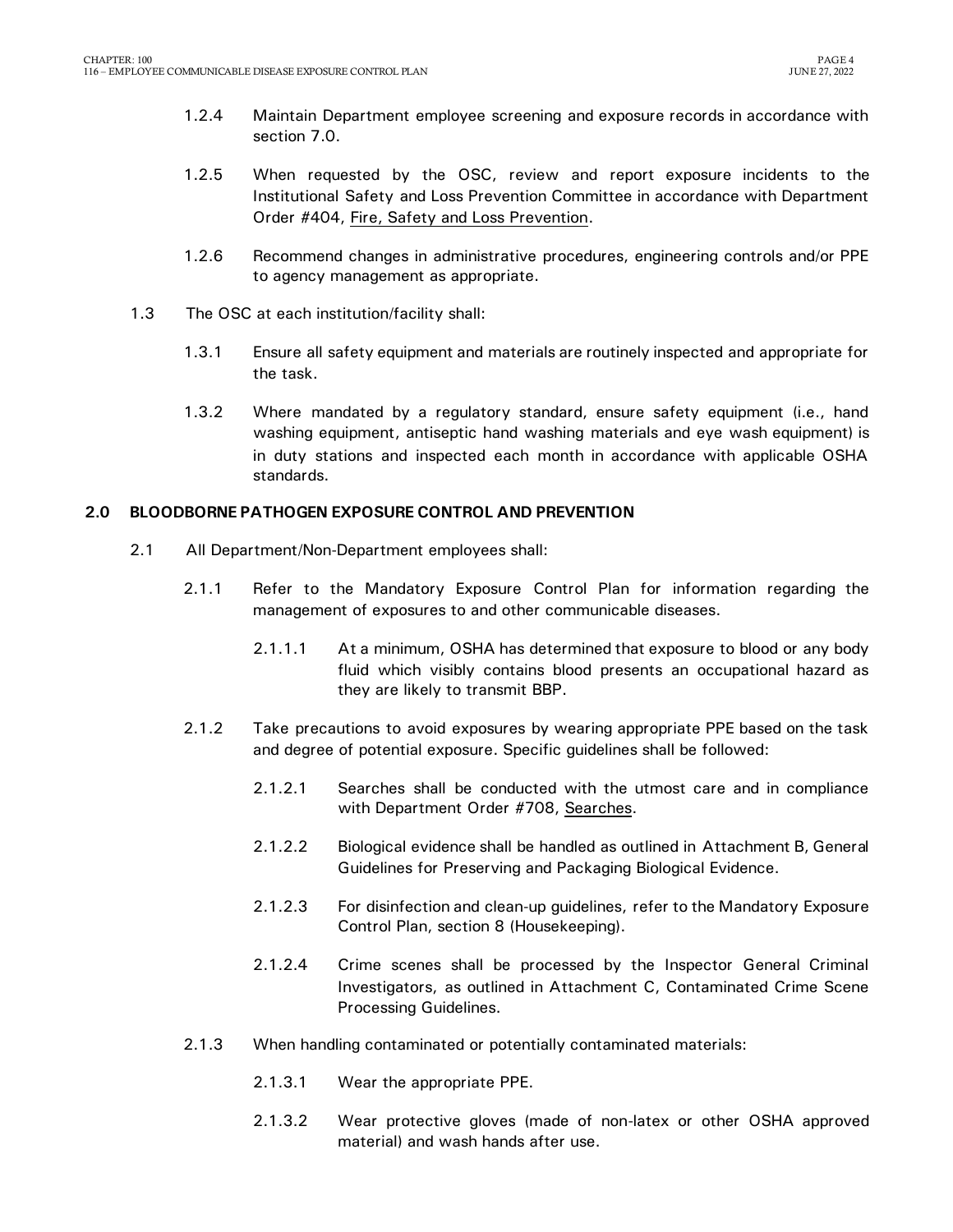- 2.1.3.3 Wear safety eye protection, face shields and impermeable clothing protection where exposure to body fluids or contaminates may occur through splashes, splatters and/or an aerosol through coughing and/or sneezing.
- 2.1.3.4 When handling or transporting body fluid specimens, place specimen containers in sealed plastic bags or leak proof containers marked with a biohazard material label.
- 2.1.3.5 Ensure food and/or drinks are not consumed prior to washing hands or placed in or on a refrigerator, freezer, shelf, cabinet, counter top or bench top where blood and/or body fluid samples and/or specimens may be present or stored.
- 2.1.3.6 Examine equipment, samples, regulated waste and containers before they are taken from the premises to ensure they are not contaminated, and that all containers are properly labeled, if applicable.
- 2.1.3.7 Refer to the Mandatory Exposure Control Plan in the event of contamination.
- 2.1.4 When handling contaminated or potentially contaminated needles, sharps, and any other items that could puncture the skin:
	- 2.1.4.1 Wear the appropriate PPE.
	- 2.1.4.2 Place used syringes, needles and other sharps into a sharps container immediately after use. Sharps containers shall be checked daily to ensure they are not overfilled and appropriately disposed when two-thirds full.
	- 2.1.4.3 Not bend, recap, or remove contaminated needles and other sharps unless such an act is required by a specific procedure and has no feasible alternative.
		- 2.1.4.3.1 If a used needle or sharp needs to be re-sheathed, a onehanded technique shall be used. Do not walk with an unsheathed sharp.
	- 2.1.4.4 Have needle/sharps containers available near areas where used needles/sharps may be found.
	- 2.1.4.5 Remove used blood drawing needles from the reusable syringes/ vacutainer using a hemostat or other tool.
	- 2.1.4.6 Use needle-less equipment where available or other passive equipment where practical.
- 2.2 Inmates with blood/body fluid spilling or seeping from wounds or body parts shall be transported in separate vehicles.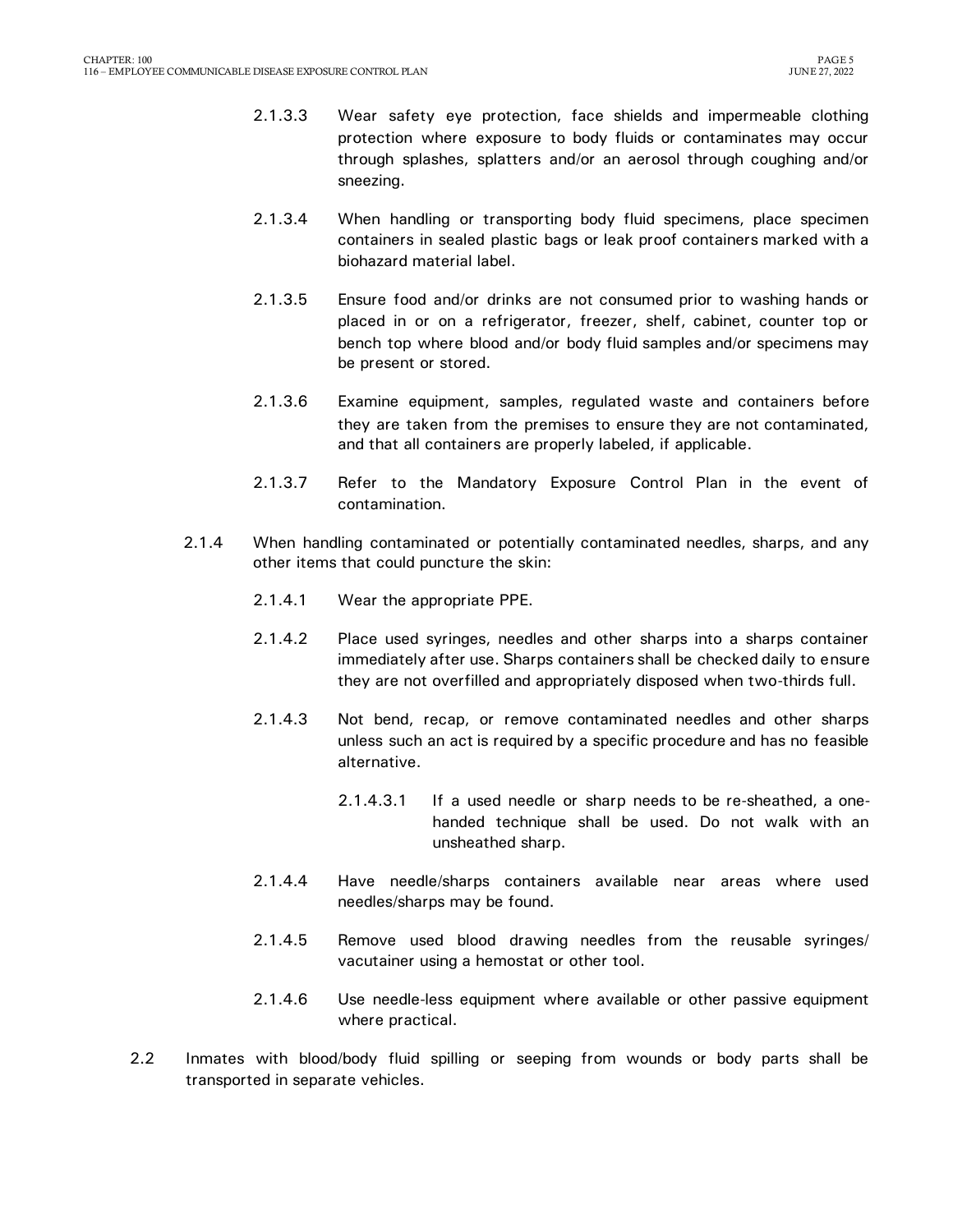### <span id="page-7-0"></span>**3.0 POST-EXPOSURE PROCEDURES FOR BLOODBORNE PATHOGENS (BBP) AND OTHER POTENTIALLY INFECTIOUS MATERIALS (OPIM)**

- 3.1 Department employees who believe they have been exposed to blood or OPIM shall:
	- 3.1.1 Immediately wash with soap and water any part of their body that may have been contaminated (i.e., hands, arms, face, etc.) and contact the OHN. If the OHN is not available (after hours, weekends or holidays) the guidelines in the Mandatory Exposure Control Plan, Subpart A, Post-Exposure Prophylaxis Evaluation shall be followed.
	- 3.1.2 If body fluids make contact with the eyes, immediately flush the eyes with water for 15 minutes; seek the evaluation from a healthcare professional, and contact the OHN. Refer to the Mandatory Exposure Control Plan, Subpart A.
	- 3.1.3 Remove contaminated clothing as soon as possible and place it in a plastic bag. If the exposure is related to body fluid assaults perpetrated against a person, treat the clothing as evidence and ensure criminal investigators receive the evidence. Do not seal plastic bags containing wet/moist articles. Refer to Attachment B or confer with investigators for packaging guidelines.
	- 3.1.4 Wear protective gloves made of non-latex or other OSHA-approved material to decontaminate shoes and leather gear by scrubbing with soap and hot water.
	- 3.1.5 Report the incident to their supervisor and administrative staff for investigation.
	- 3.1.6 Report the exposure to the facility OHN. If a significant exposure as defined in this Department Order occurs, seek first aid immediately, then evaluation by a healthcare professional, and notify the OHN as soon as possible. Refer to the Mandatory Exposure Control Plan, Subpart A.
		- 3.1.6.1 Exposures of Department employees are not covered by Workers' Compensation until they are medically diagnosed as positive for Hepatitis B virus, Hepatitis C virus or HIV post-exposure.
		- 3.1.6.2 Pursuant to A.R.S. §23-1043.02, medical expenses prior to the diagnosis of Hepatitis B virus, Hepatitis C virus or HIV are covered by the employer. Expenses incurred in this process for Department employees are absorbed by the OHU Administration.
	- 3.1.7 Complete the Workplace Exposure to Blood/Bodily Fluids Report, Form 116-4.
	- 3.1.8 Within 10 calendar days of the incident, complete the Employee/Supervisor Report of Industrial Injury, Form 519-2, and refer to the Mandatory Exposure Control Plan, Subpart A.
	- 3.1.9 Decontaminate personal non-PPE clothing.
		- 3.1.9.1 The Department shall be responsible for the decontamination of PPE and temporary modesty garments, such as disposable scrubs (not PPE).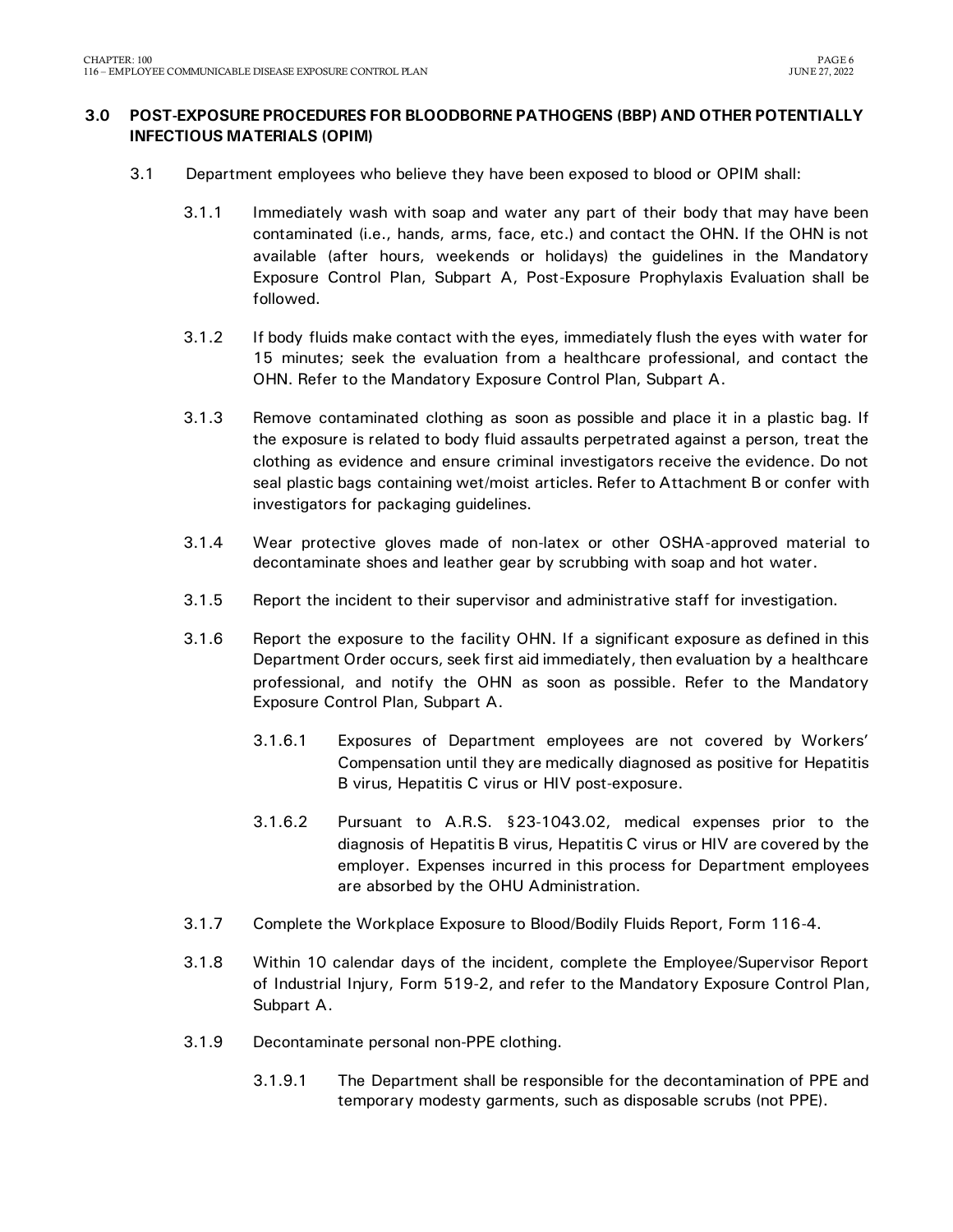- 3.1.9.2 If possible, contaminated clothing shall be laundered at an on-site laundry facility.
- 3.1.9.3 Protective gloves (made of non-latex or other OSHA approved material) should be used to handle contaminated clothing or empty the clothing directly from the plastic bag into the washing machine.
- 3.1.9.4 Contaminated clothing should be washed separately with hot water and an appropriate detergent.
- 3.1.9.5 Grossly contaminated PPE or non-PPE clothing items shall be placed into an appropriate red biohazard bag and disposed of as regulated waste.
	- 3.1.9.5.1 Department employees shall apply for reimbursement of grossly contaminated personal clothing, uniforms or uniform accessories as outlined in Department Order #513, Employee Property.
- 3.2 To ensure timely post-exposure management of HIV Post-Exposure Prophylaxis, the **employee will call the nurse triage line for a referral to the offsite healthcare provider for consideration of possible** Post-Exposure Prophylaxis**,** as soon as possible**.**
	- 3.2.1 If HIV Post-Exposure Prophylaxis is offered and taken, and the source of the exposure is later determined to be HIV negative, **the employee shall follow-up with the healthcare provider for further guidance.**
- 3.3 The OHU staff shall:
	- 3.3.1 Contact the Contract **Healthcare Provider (CHP)** Facility Health Administrator and Director of Nursing to arrange for the immediate blood testing of each inmate identified as a source of the exposure incident.
	- 3.3.2 Refer to Mandatory Exposure Control Plan, Subpart A.
	- 3.3.3 Offer Department employees a Hepatitis B vaccination, if they have not already had one, using the Hepatitis A and B Vaccine Consent/Refusal form.
	- 3.3.4 Document exposure incidents in the Occupational Health database and in the Arizona Department of Administration (ADOA) Risk Management/Workers' Compensation database.
	- 3.3.5 Immediately contact and advise Department employees if inmates identified as a source of the exposure incident tests positive or negative for Hepatitis B, Hepatitis C, or HIV.
- 3.4 If Department or non-Department employees becomes ill with Hepatitis B, Hepatitis C or HIV, the OHN shall direct the them to:
	- 3.4.1 Telephonically report the information to ADOA Risk Management and provide the date of exposure and claim number provided by the OHN.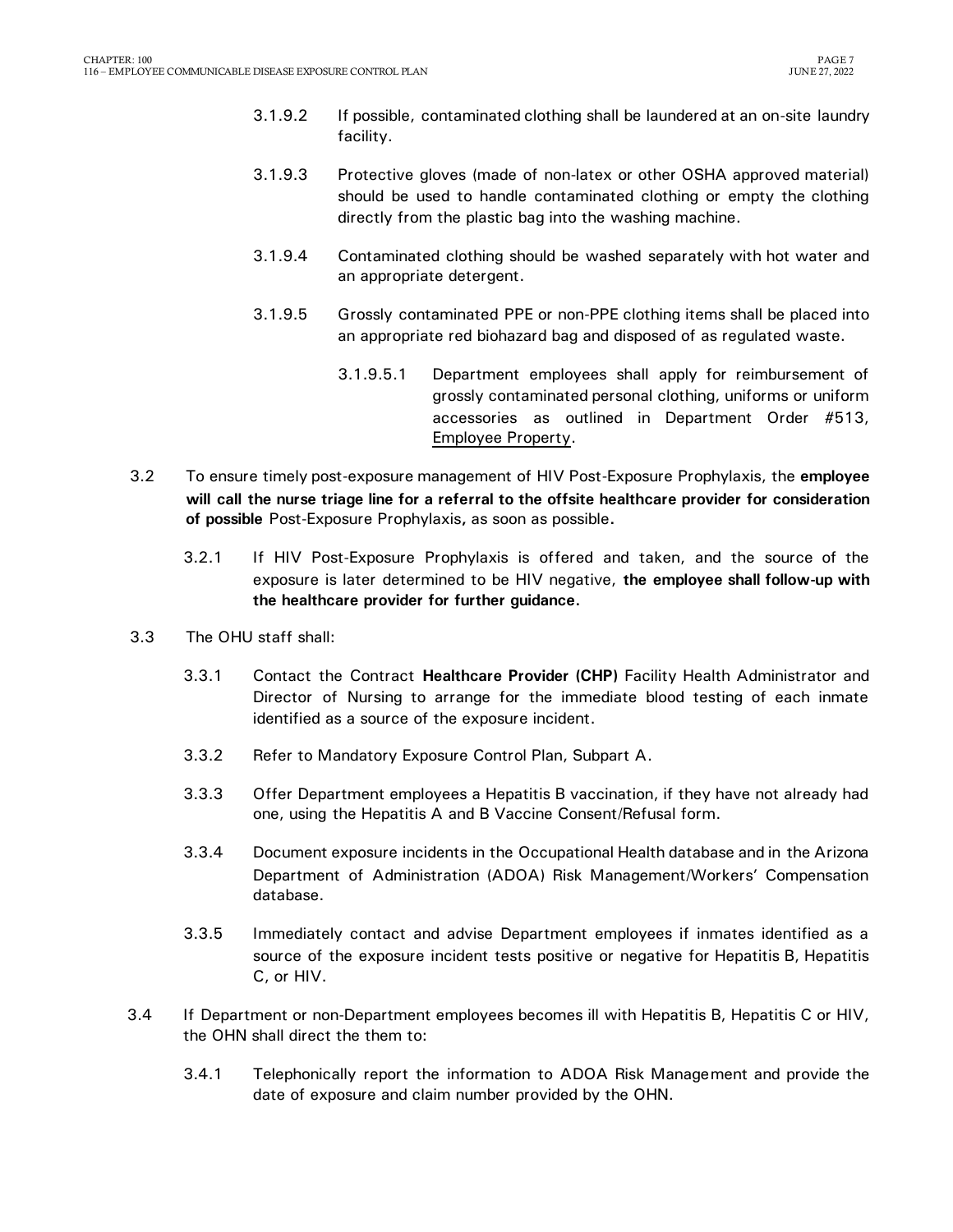3.4.2 Seek medical care with the contracted Occupational Health clinic or their primary care physician as instructed by the Occupational Health triage health care professional.

### <span id="page-9-0"></span>**4.0 INMATE ASSAULT – EXPOSURE RESPONSE**

- 4.1 Department employees shall follow the post-exposure procedure outlined in section 3.0 when inmates use body fluids in assaults.
- 4.2 OHU staff shall begin post-exposure procedures and monitor Department employees accordingly, as outlined in this Department Order and the Mandatory Exposure Control Plan. When determined to be a significant exposure, the OHN shall immediately request the Contract Facility Health Administrator test the inmate for BBP with the inmate's consent or court order.
- 4.3 Wardens and Deputy Wardens shall notify the Criminal Investigation Unit, General Counsel and the OHU when inmates have used body fluids to assault a Department/Non-Department employee and refuse to voluntarily be tested for BBP.
- 4.4 The Criminal Investigations Unit shall investigate the incident as outlined in Department Order #608, Criminal Investigations.
	- 4.4.1 The criminal investigator shall:
		- 4.4.1.1 At the onset of the investigation, determine through medical staff if a significant exposure occurred and whether the inmate consented to disease testing.
		- 4.4.1.2 Coordinate with the respective County Attorney to petition the court for an order authorizing the testing for specified disease if there is reasonable grounds to believe an exposure occurred and one of the following applies (A.R.S §13-1210):
			- 4.4.1.2.1 The person is charged in any criminal complaint and the complaint alleges that the person interfered with the official duties of the public safety employee or volunteer by biting, scratching, spitting or transferring blood or other bodily fluids on or through the skin or membranes of the public safety employee or volunteer.
			- 4.4.1.2.2 There is probable cause to believe that the person interfered with the official duties of the public safety employee or volunteer by biting, scratching, spitting or transferring blood or other bodily fluids on or through the skin or membranes of the public safety employee or volunteer and that the person is deceased.
			- 4.4.1.2.3 There is probable cause to believe that the person bit, scratched, spat or transferred blood or other bodily fluids on or through the skin or membranes of a public safety employee or volunteer who was performing an official duty.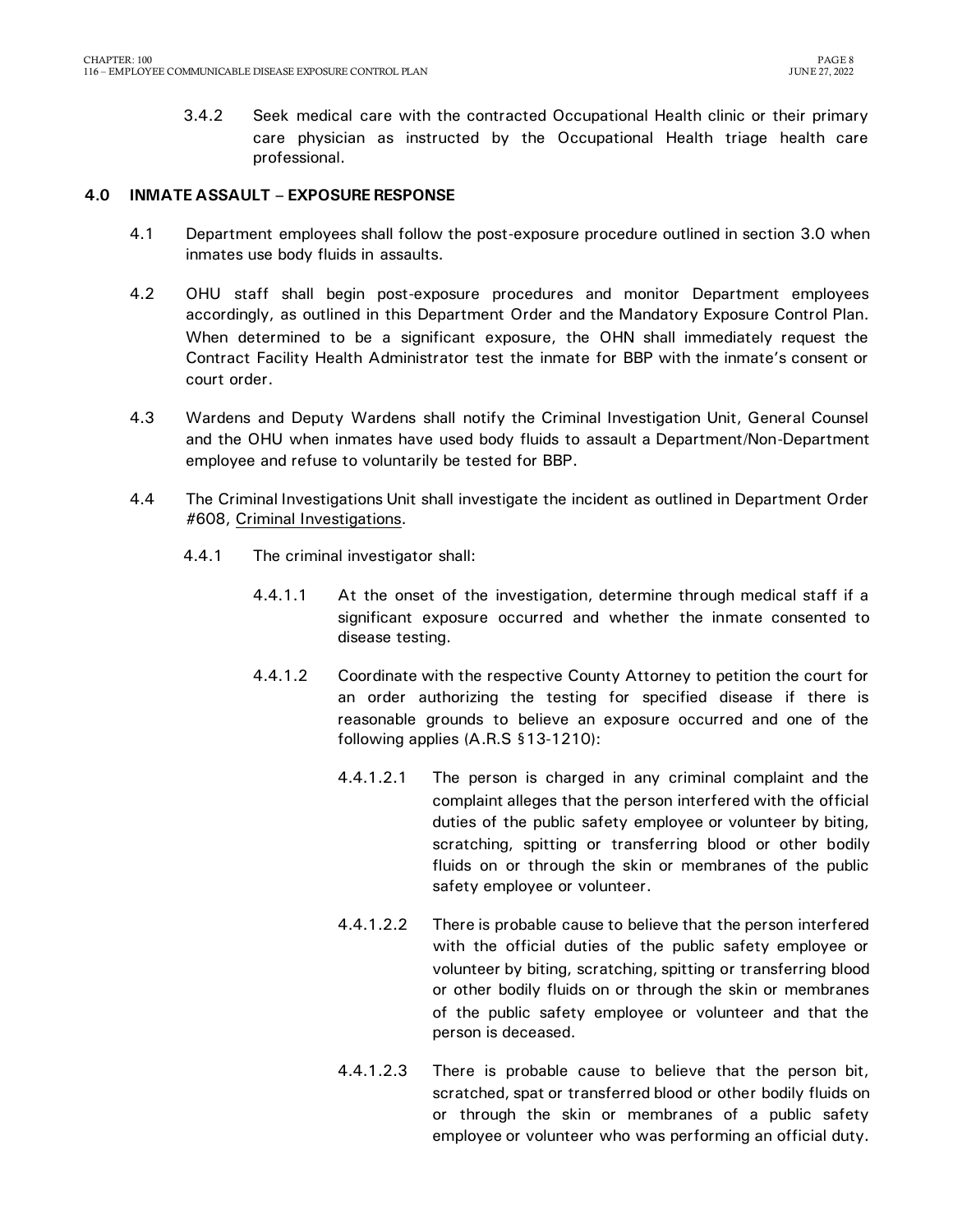- 4.4.1.2.4 The person is arrested, charged or in custody and the public safety employee or volunteer alleges, by affidavit, that the person interfered with the official duties of the public safety employee or volunteer by biting, scratching, spitting or transferring blood or other bodily fluids on or through the skin or membranes of the public safety employee or volunteer.
- 4.4.2 In cases of exposure from the commission of sexual offenses, investigators shall work with prosecuting attorneys in compliance with A.R.S. §13-415.
- 4.4.3 If convicted of a violation of A.R.S. §13-1210 or §13-1415, the offending inmate shall be liable for costs associated with disease testing and victim medical expenses.
- 4.4.4 The findings of the disease testing resulting from the court order are an administrative function for the protection of the victim and are not part of the criminal investigation.
- 4.4.5 Once the order is secured, the criminal investigator shall provide the court order to the respective Warden for the execution of the court order and submission of the specimens for laboratory testing by the ADHS or other appropriate licensed laboratory.
- 4.4.6 In cases where inmates are mentally or physically incapacitated to consent for BBP testing, the General Counsel's office shall be contacted for guidance on how to proceed. This also applies for cases where inmates are deceased and were not able to provide consent prior to expiration.
- 4.5 Upon receipt of the court order for disease testing, the Warden shall direct the Contract Facility Health Administrator to ensure the blood test is completed. (A.R.S. §13-1210)
- 4.6 Whether inmates voluntarily comply or not to securing the blood specimen, the appropriate health staff shall take two blood specimens from the inmate. (A.R.S. §13-1210)
	- 4.6.1 If inmates refuse to comply, Correctional Officer Series staff shall:
		- 4.6.1.1 Use the minimum amount of force necessary to get them to comply in accordance with Department Order #804, Inmate Behavior Control and document the incidents in accordance with Department Order #105, Information Reporting.
		- 4.6.1.2 Issue a disciplinary ticket.
- 4.7 The Assistant Director for **Medical** Services Contract Monitoring Bureau shall arrange, in conjunction with the **CHP** Facility Health Administrator, the appropriate testing of blood samples. The test results shall be reported to:
	- 4.7.1 The Warden.
	- 4.7.2 The **CHP** Facility Health Administrator and the OHN at the institution where the inmate is located.
	- 4.7.3 The involved Department/Non-Department employee.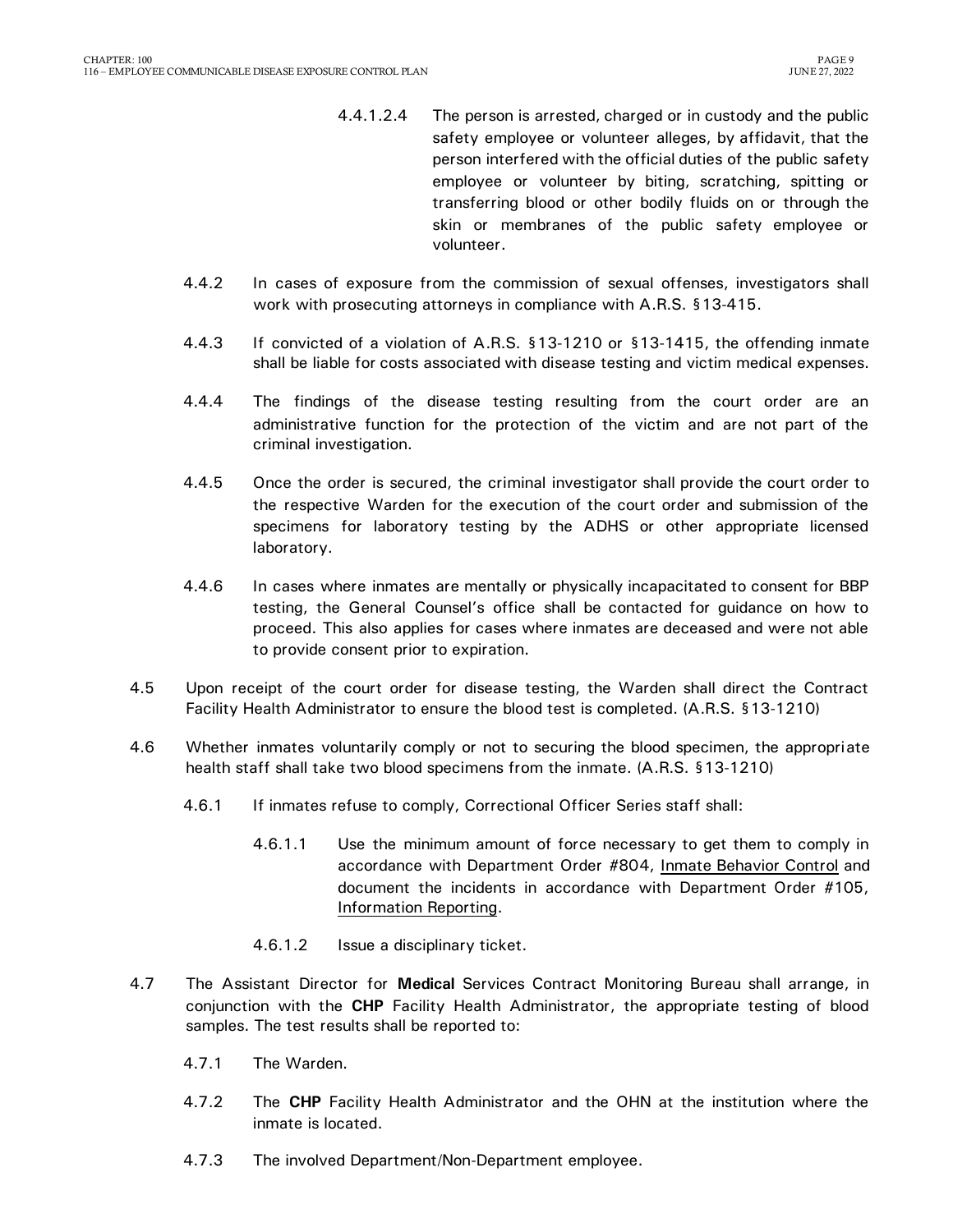### 4.7.4 The involved inmate(s).

- 4.8 If the totality of the circumstances of the incident reveals an assault did take place, the Warden shall ensure the inmate is issued a disciplinary ticket regardless of the status of the criminal investigation in accordance with Department Order #803, Inmate Disciplinary Procedure, if the inmate has interfered with the performance of a Department/Non-Department employee's duties by:
	- 4.8.1 Biting, scratching and/or spitting.
	- 4.8.2 Committing any act that may result in a significant exposure by transferring blood and/or body fluids to, through the skin and/or mucous membranes of a Department/Non-Department employee.
- 4.9 If the inmate is found guilty of a disciplinary violation, the Disciplinary Hearing Officer shall notify Inmate Banking as to the amount of restitution ordered for reimbursement to the Department any testing costs, which was required during the investigation of the assault.
- 4.10 The Warden may place a hold on the inmate's account as outlined in Department Order #905, Inmate Trust Account/Money System, and upon final conviction, payment shall be made from the inmate's account to the Department/Non-Department employee.
	- 4.10.1 The Department/Non-Department employee shall provide copies of receipts for expenses to the Warden, Deputy Warden, the Criminal Investigation Unit and/or Inmate Banking upon request.
- <span id="page-11-0"></span>**5.0 TUBERCULOSIS PREVENTION AND EXPOSURE CONTROL** – Following directives from the CDC, OSHA and NIOSH, Department employees shall refer to Subpart B, Tuberculosis (Tb) Guidelines for Employees Screening, Management and Contact Investigation of the Mandatory Exposure Control Plan.
	- 5.1 OHU staff shall:
		- 5.1.1 Provide new Department employees a single or two-step Mantoux TB skin test as appropriate, in accordance with section 1.0, unless exempted due to a documented history of positive TB skin test, a documented history of TB disease or a reported history of severe reaction to tuberculin.
		- 5.1.2 Complete the Employee TB Information, Form 116-1 or Employee Converter and/or Reactor History – Tuberculosis (TB) Screening, Form 116-2, as appropriate.
		- 5.1.3 Determine by observation, screening, and using the Employee Convertor and/or Reactor History – Tuberculosis (TB) Screening form if a Department employee with a positive TB skin test has symptoms of active TB.
			- 5.1.3.1 Department employees determined by the OHN to have symptoms of TB from a possible exposure in the workplace shall be immediately isolated from the workplace and referred, preferably, to the local health department or hospital emergency room for evaluation, diagnosis and treatment.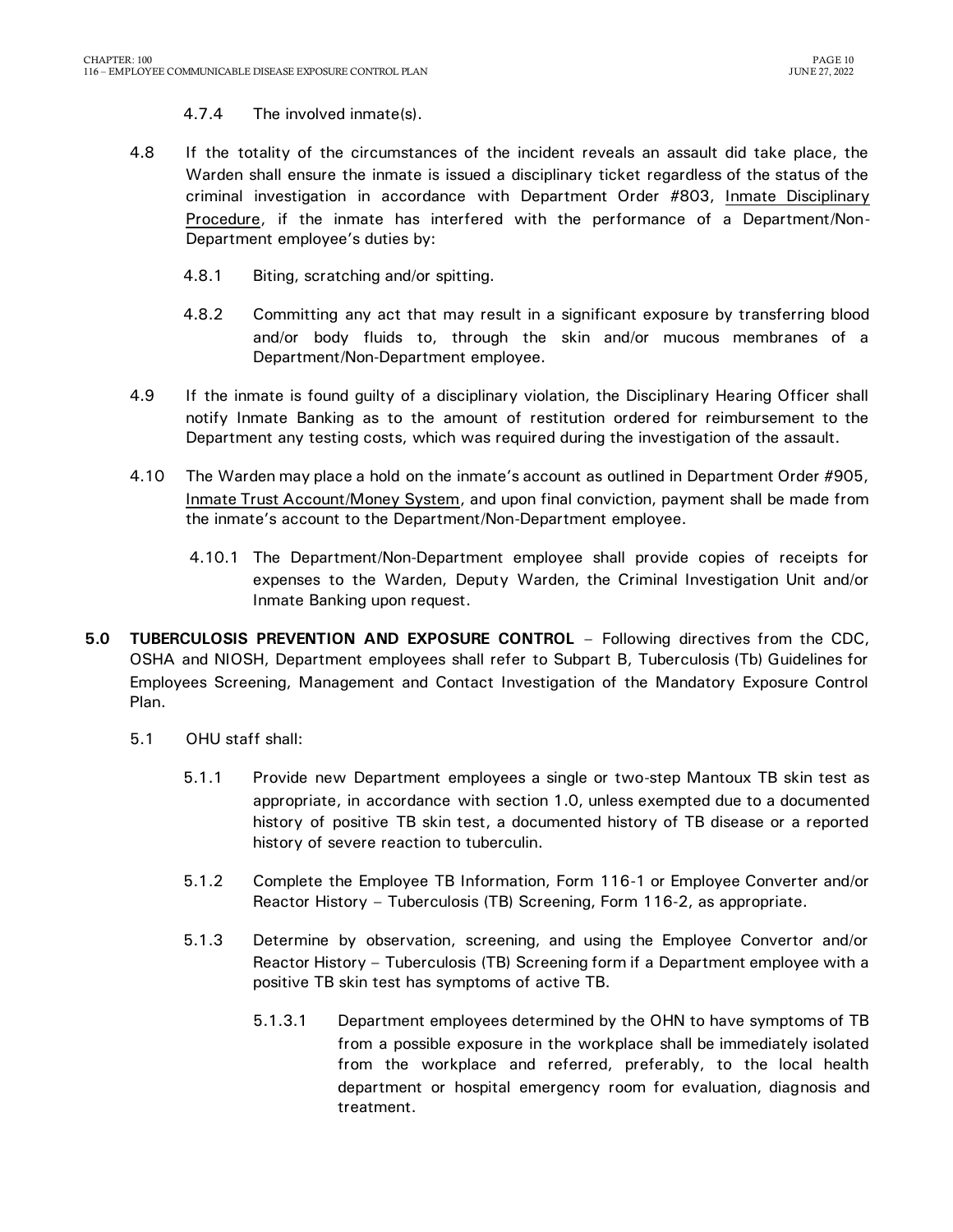- 5.1.3.2 If active TB is confirmed, Department employees shall notify the institution OHN who shall notify the Warden, Occupational Health Administrator, **Medical** Services Contract Monitor, and the **CHP** Facility Health Administrator.
- 5.1.3.3 If the TB is determined to be a non-industrial illness, the process for a personal illness shall be followed.
- 5.1.3.4 Department employees shall be permitted to return to work after they have received clearance from the OHN.
- 5.1.4 Ensure TB test results are maintained in the Department employee's Occupational Health Medical File.
- 5.2 The OHN may only release the TB test information to:
	- 5.2.1 OSHA.
	- 5.2.2 The Industrial Commission, if applicable.
	- 5.2.3 Local or state Public Health Departments.
	- 5.2.4 Management staff that have a need to know.
	- 5.2.5 The employee or others, if the employee has provided written consent to release the information.
- 5.3 The OHN shall provide the names of Department employees not in compliance with this Department Order to the appropriate Assistant Director, Warden, Deputy Warden or Bureau Administrator.
- 5.4 Transportation staff shall:
	- 5.4.1 Be notified when airborne pathogen precautions are required to transport inmates in accordance with Department Order #1102, Communicable Disease and Infection Control.
	- 5.4.2 Not transport inmates with suspected or confirmed TB disease without the protection of a NIOSH approved N-95 Respirator. Inmates requiring a mask shall wear a surgical mask, not an N-95 Respirator.
- 5.5 Prior to wearing a N-95 Respirator, Department employees shall:
	- 5.5.1 Be medically cleared for respirator usage and fit tested in accordance with Department Order #404, Fire, Safety and Loss Prevention.
	- 5.5.2 Check the integrity of the respirator prior to performing high hazard duties.
- 5.6 The OHN shall:
	- 5.6.1 Investigate, screen and monitor Department employees' exposures to a person with confirmed or suspected TB.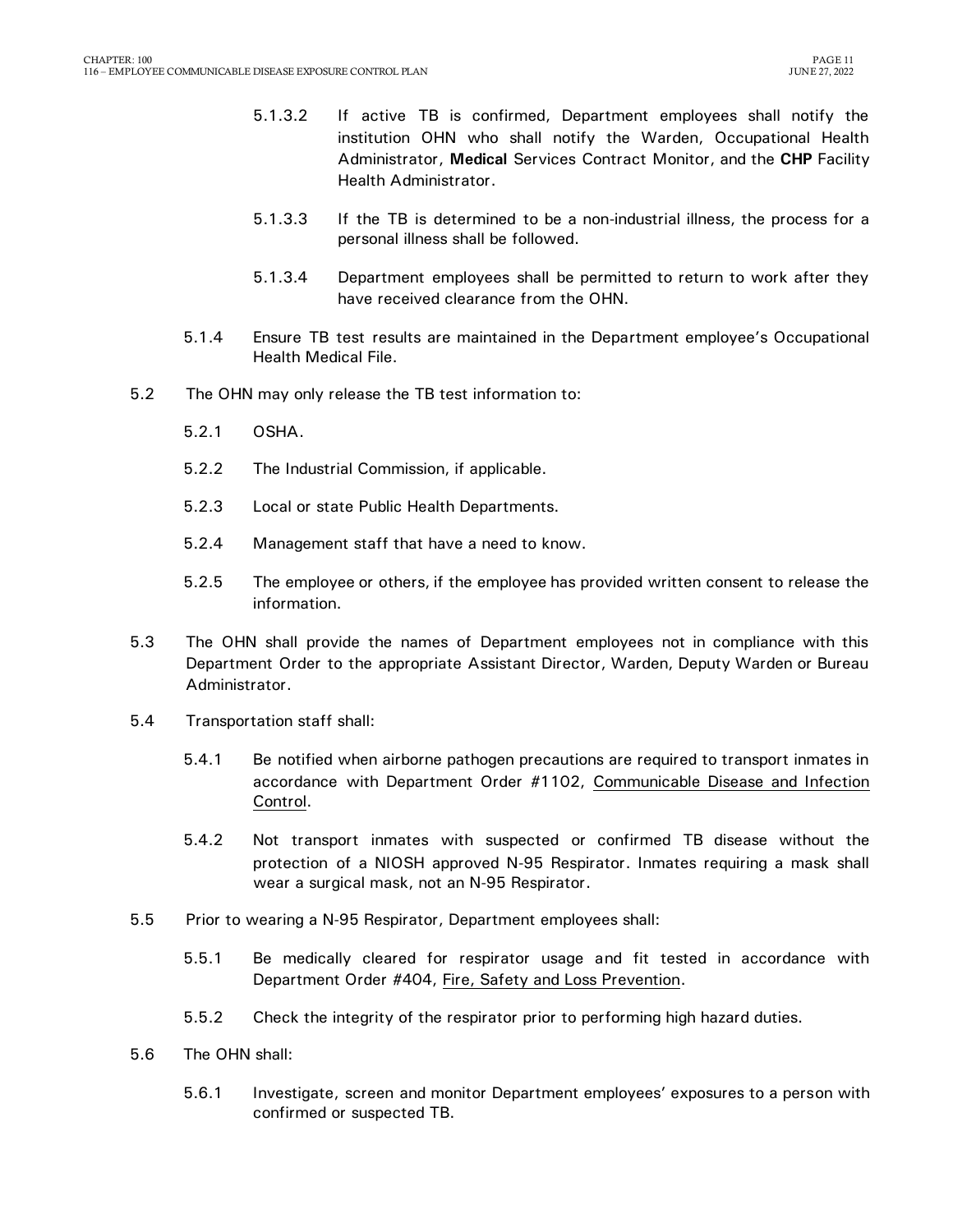- 5.6.2 Administer a baseline Mantoux TB skin test, unless one was given three months prior to the first day of exposure.
- 5.6.3 Repeat a Mantoux TB skin test within 8 to 10 weeks after the last day of exposure.
- 5.6.4 Document any TB skin test convertors on the OSHA 300 log and provide skin tests as outlined in this section to determine whether or not employees requires referral to the local Health Department or medical provider for evaluation.

### <span id="page-13-0"></span>**6.0 OSHA REQUIRED TRAINING**

- 6.1 The Staff Development/Training Bureau Administrator, in consultation with the Occupational Health Administrator and the Fire, **Life** and Safety Administrator, shall develop communicable disease training that includes, but is not limited to:
	- 6.1.1 BBP Consistent with the requirements in the OSHA Bloodborne Pathogens Standard and sufficient information for employees to make informed decisions about vaccinations provided by the Department.
	- 6.1.2 OSHA standards.
	- 6.1.3 The symptoms and modes of transmission for bloodborne diseases.
	- 6.1.4 The Mandatory Exposure Control Plan and where it is located.
	- 6.1.5 Tasks and procedures that may expose individuals to the risks of BBP and/or OPIM.
	- 6.1.6 Methods to be used to prevent or reduce exposure to pathogens, which includes appropriate engineering controls, work practices, available PPE, handling of infected materials, decontamination, and the use, removal and disposal of contaminated PPE.
	- 6.1.7 The Hepatitis B vaccine, its effectiveness, safety, administration, the benefits of the vaccine, and the offering of vaccinations to employees at no expense.
	- 6.1.8 Procedures to be followed to ensure safety.
	- 6.1.9 The notification requirements when incidents occur involving any potentially infectious material, and any available medical follow-up.
	- 6.1.10 The Department responsibilities/requirements to provide employees with postexposure evaluations following exposure incidents.
	- 6.1.11 The required signs, labels and color codes used to identify biohazards and biohazard materials in accordance with OSHA standards.
	- 6.1.12 TB information with occupational exposure that addresses:
		- 6.1.12.1 The nature and methods of TB transmission.
		- 6.1.12.2 The risk factors for disease development.
		- 6.1.12.3 The signs, symptoms, diagnosis and treatment of TB.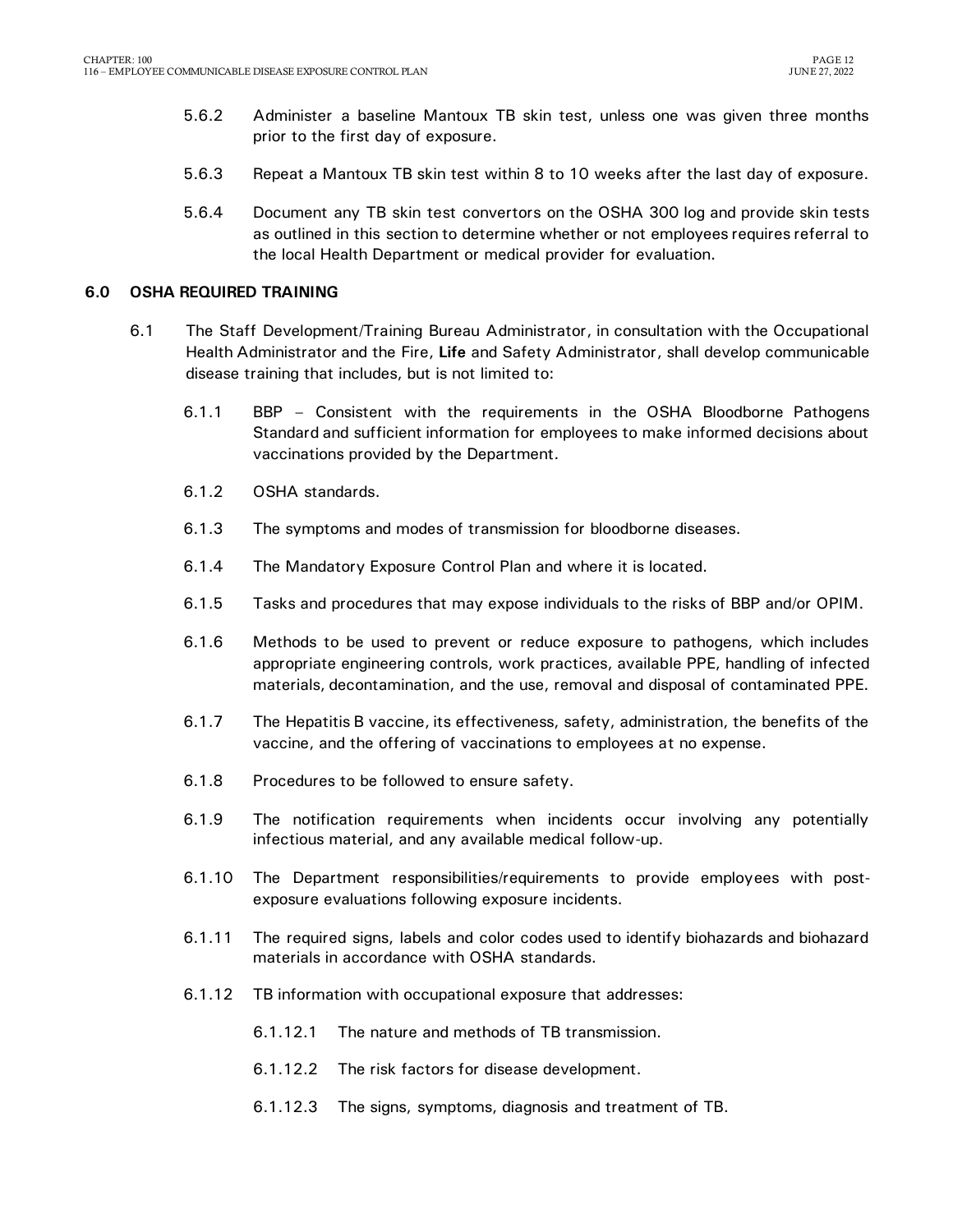- 6.1.12.4 Procedures for recognizing and reporting disease symptoms.
- 6.1.12.5 The proper use of PPE appropriate to the workplace to reduce exposure.
- 6.1.12.6 The use of and fit testing for N-95 Respirator prior to performing highhazard procedures.
- 6.2 The Staff Development/Training Bureau Administrator shall ensure training records are available for inspection by OSHA, the Arizona Division of Occupational Safety and Health (ADOSH) representatives, the OHN, and others as designated by the Occupational Health Administrator and the Fire, **Life** and Safety Administrator.
- <span id="page-14-0"></span>**7.0 EMPLOYEE OCCUPATIONAL HEALTH MEDICAL RECORDS –** In compliance with OSHA and the CDC, the OHU at each institution/facility shall maintain an Occupational Health Medical Record FOR EACH Department employee. All Occupational Health Medical Records maintained by the institution OHU shall be considered confidential and accessible to OHU staff only.
	- 7.1 Employee Occupational Health Medical Records shall include, at a minimum:
		- 7.1.1 The employee's name, address, and Employee Identification Number (EIN).
		- 7.1.2 For job classifications listed in Attachment A, Hepatitis B vaccination status and a completed Hepatitis B Vaccine Consent/Refusal form, which indicates that the Department employee has refused the vaccination, or the date the vaccination was given to the employee, and the vaccine's lot number.
		- 7.1.3 All Workplace Exposure to Blood/Bodily Fluids Report forms, to include the assessments, evaluations, monitoring and referrals for post-exposure prophylaxis, when appropriate.
		- 7.1.4 All workplace exposure to TB or other communicable disease reports, to include test results, PPD status of contacts and the employee, if indicated, chest x-ray, symptoms screen and treatment provided.
		- 7.1.5 Department employee reports of industrial injuries/illnesses, to include medical examinations and/or treatment received from the Department.
		- 7.1.6 Pre-employment physicals for all Department employees who participate in the Correctional Officer Retirement Plan.
		- 7.1.7 Fitness for duty examinations.
	- 7.2 Institution/facility OHU staff shall:
		- 7.2.1 Maintain all established forms and information.
		- 7.2.2 Re-establish Occupational Health Medical Records for reinstated Department employees, to include any information that was transferred to a state archive facility.
		- 7.2.3 Be the recipient of medical records for Department employees who have transferred to that institution.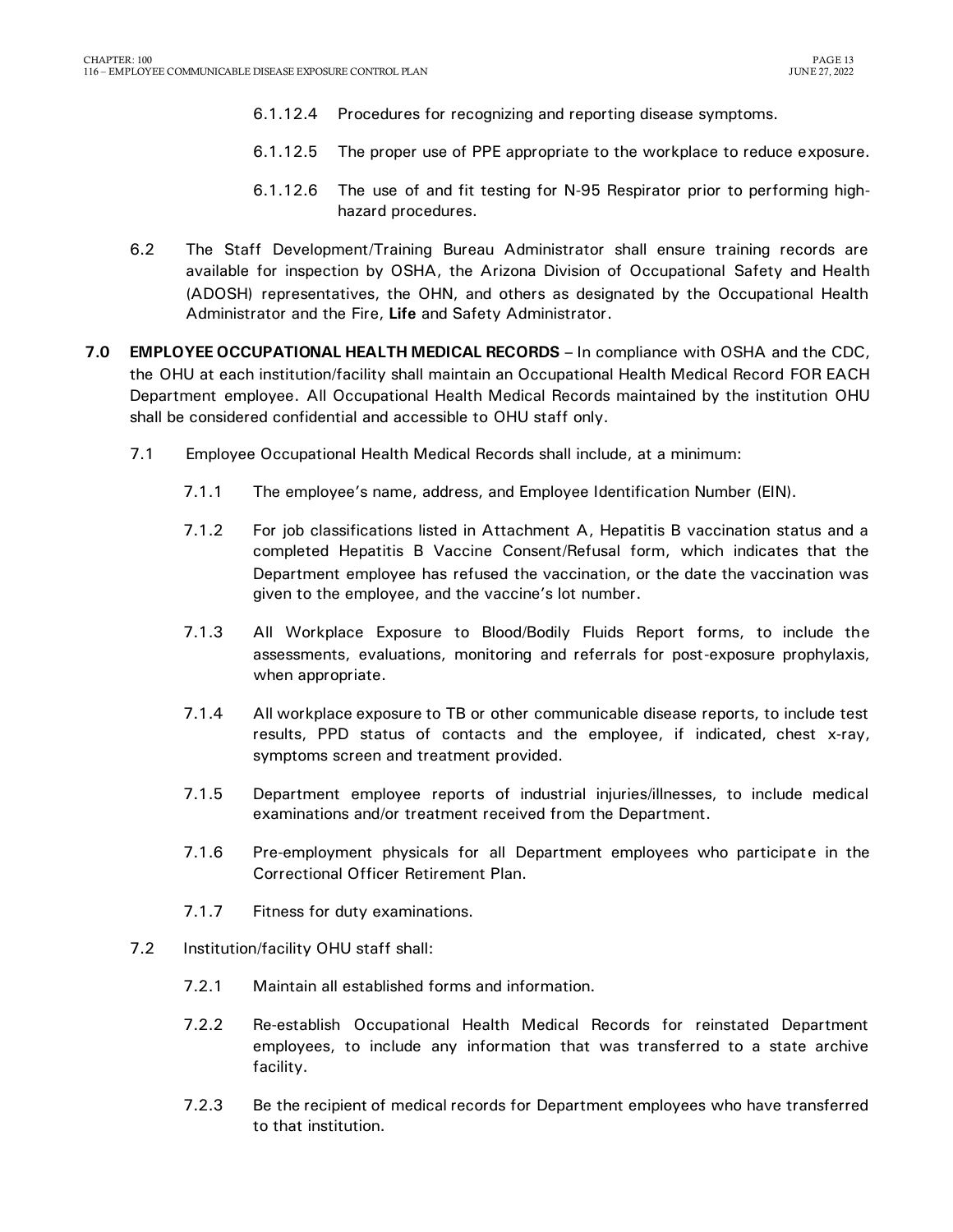- 7.2.4 Maintain the confidentiality of Employee Occupational Health Medical Records **compliant with the Health Insurance Portability and Accountability Act (HIPPA)** and ensure they are accessible only to OHU staff.
- 7.2.5 Release the contents of Department Occupational Health Medical Records in accordance with Department Order #201, Legal Services - Records Release, as follows:
	- 7.2.5.1 To a third party, only with the written authorization of the employee.
	- 7.2.5.2 To OSHA or ADOSH.
	- 7.2.5.3 To the ADHS and County Health Departments for epidemiological purposes only.
- 7.2.6 Forward the institutional Employee Occupational Health Medical Record to:
	- 7.2.6.1 The new duty assignment when transferred.
	- 7.2.6.2 Occupational Health Administrator when the employee leaves state service.
- 7.3 The Occupational Health Administrator shall maintain Employee Occupational Health Medical Records pursuant to the Disposition Schedule for the Department of Corrections, Employee Relations, Occupational Health, as maintained by the Arizona State Library, Archives and Public Records.
- 7.4 State Archives shall maintain all employee Occupational Health Medical Records for a balance of 30 years.

### <span id="page-15-0"></span>**IMPLEMENTATION**

Within 90 calendar days of the effective date of this Department Order, the Occupational Health Administrator, and the Fire, **Life** and Safety Administrator shall update the Mandatory Exposure Control Plan, and ensure it is updated and maintained in accordance with OSHA requirements.

## <span id="page-15-1"></span>**DEFINITIONS/GLOSSARY**

Refer to the Glossary of Terms **for the following:**

- **Bloodborne Pathogens**
- **Contaminated/Contamination**
- **Contract Healthcare Provider (CHP) Facility Health Administrator**
- **Decontaminate/Decontamination**
- **Engineering Controls**
- **Exposure Incident**
- **Healthcare N-95 Particulate Respirator and Surgical Mask**
- **Healthcare Professional**
- **OSHA 300 Log**
- **OSHA 300A Summary**
- **OSHA Standard**
- **Other Potentially Infectious Material**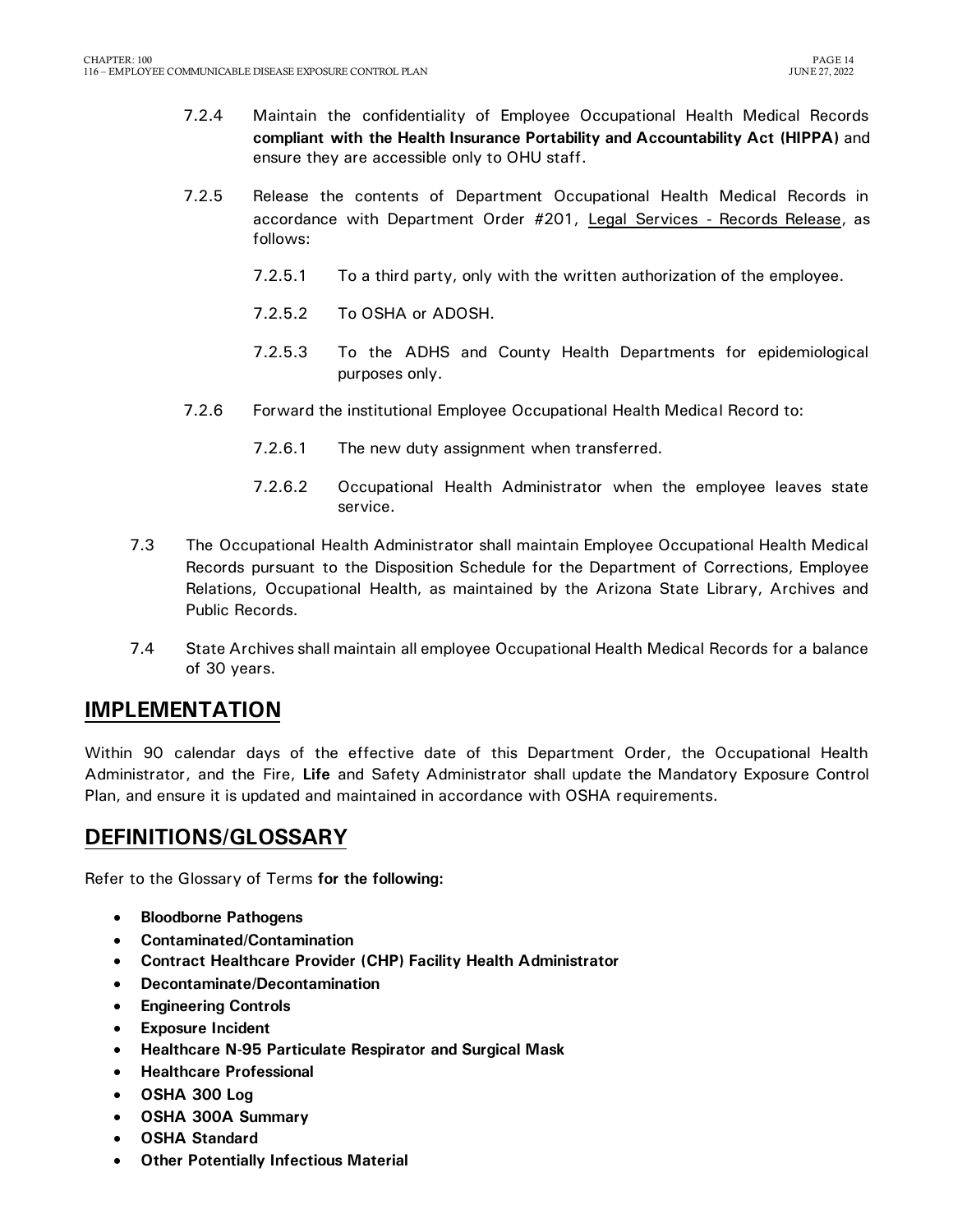- **Personal Protective Equipment (PPE)**
- **Post-Exposure Prophylaxis for HIV**
- **Regulated Waste**
- **Sharps**
- **Tuberculosis Disease**
- **Universal Precautions**

## <span id="page-16-0"></span>**ATTACHMENTS**

Attachment A – Positions/Tasks with Reasonable Expectation of Exposure to Bloodborne Pathogens Attachment B – General Guidelines for Preserving and Packaging Biological Evidence Attachment C – Contaminated Crime Scene Processing Guidelines

## <span id="page-16-1"></span>**FORMS LIST**

116-1, Employee TB Information

116-2, Employee Convertor and/or Reactor History – Tuberculosis (TB) Screening

116-4, Workplace Exposure to Blood/Bodily Fluids Report

116-5, Hepatitis A & B Vaccine Consent/Refusal

116-8, Tuberculosis (TB) Compliance

116-10, Volunteer/Intern Tuberculosis (TB) Screening Compliance

# <span id="page-16-2"></span>**AUTHORITY**

A.R.S. §13-1210, Assaults on Public Safety Employees or Volunteers and State Hospital Employees; Disease Testing; Petition; Hearing; Notice; Definitions

A.R.S. §13-1212, Prisoner Assault with Bodily Fluids; Liability for Costs; Classification; Definition

A.R.S. §13-1415, Human Immunodeficiency Virus and Sexually Transmitted Disease Testing; Victim's Rights; Petition, Definitions

A.R.S. §23-101 Industrial Commission; Members; Qualifications; Appointment; Terms; Compensation; Removal

A.R.S. §23-107, General Powers

A.R.S. §23-401, Definitions

A.R.S. §23-403, Employer's Duty

A.R.S. §23-404, Employee's Duty

A.R.S. §23-901, Definitions

A.R.S. §23-1043.02, Human Immunodeficiency Virus; Establishing Exposure; Definition

A.R.S. §36-661, Definitions

A.R.S. §41-1606, Access to Prisoner Medical History Information

A.A.C. R2-10-201, Loss Prevention

A.A.C. R2-10-205, Development and Implementation of Agency Loss Prevention Programs

A.A.C. R9-6-201, Communicable Diseases and Infestation Reporting; Definitions

A.A.C. R20-5-101, Application of the Article: Notice of Rules; Part of Record

A.A.C. R20-5-601, The Federal Occupational Safety and Health Standards for Construction, 29 CFR 1926

Code of Federal Regulations, TITLE 29, Part 1910 ET SEQ., OSHA General Duty Requirement

Code of Federal Regulations, TITLE 29, Part 1910, SUBPART Z, 1910.1030, Bloodborne Pathogens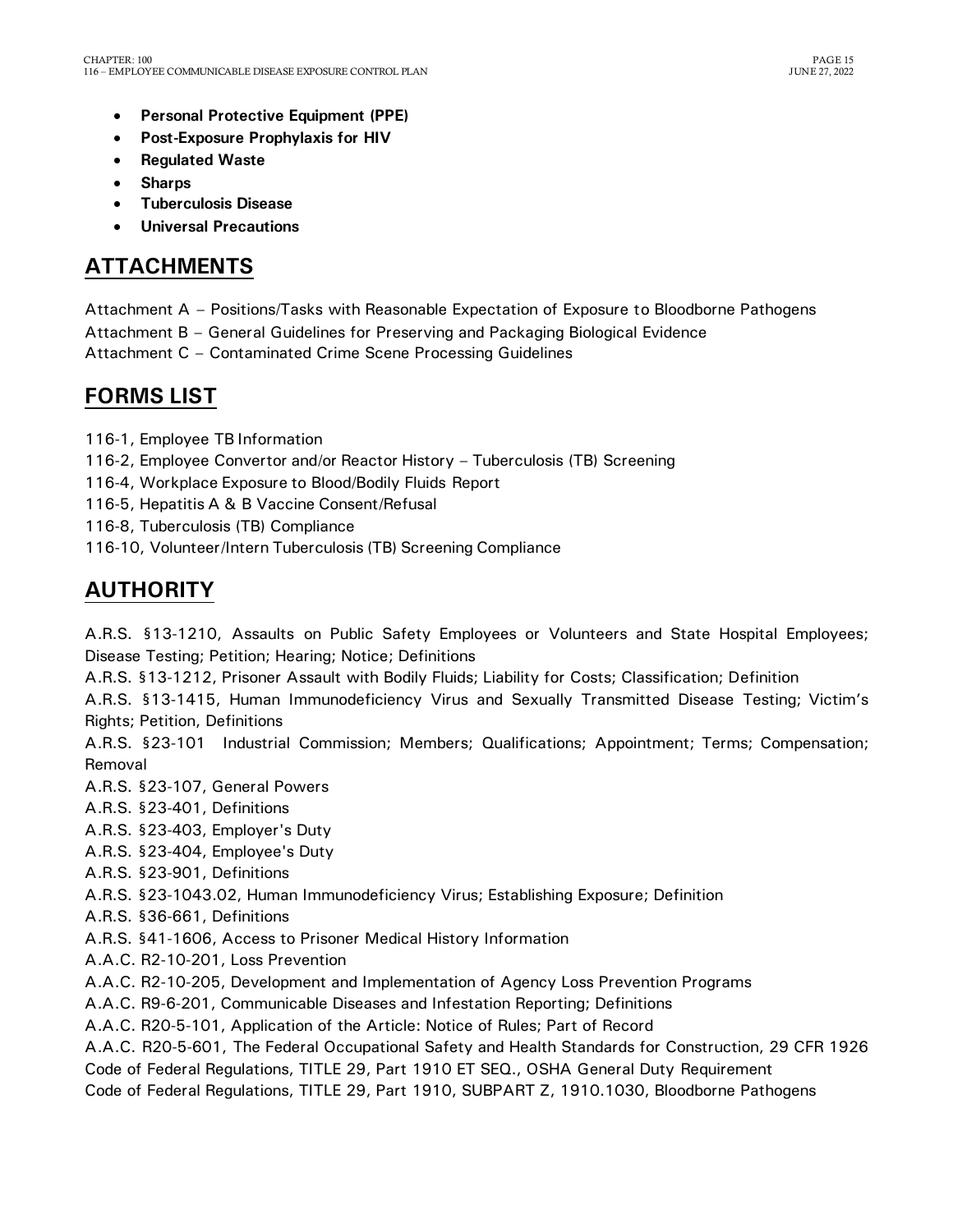## **ATTACHMENT A**

### **POSITIONS/TASKS WITH REASONABLE EXPECTATION OF EXPOSURE TO BLOODBORNE PATHOGENS**

| <b>Positions</b>                                                                                                                                                                                                                                                                                                                                                                                                                                      | <b>Tasks</b>                                                                                                                                                                               |
|-------------------------------------------------------------------------------------------------------------------------------------------------------------------------------------------------------------------------------------------------------------------------------------------------------------------------------------------------------------------------------------------------------------------------------------------------------|--------------------------------------------------------------------------------------------------------------------------------------------------------------------------------------------|
| Correctional Administrator I, II, III, IV, V; Administrator;<br>Occupational Safety Consultant III, IV; Occupational<br><b>Health Nurse</b>                                                                                                                                                                                                                                                                                                           | Responding<br>situations<br>to<br>emergency<br>in.<br>institutions.                                                                                                                        |
| Plant<br>Refrigeration Mechanic; Plumber;<br>Physical<br>Plant<br><b>Director/Operations</b><br>Administrator;<br>Physical<br>Supervisor I, II, III; Electrician; Electronic Technician III;<br>Expediter;<br>Equipment<br>Equipment<br>Parts<br>Repair<br>Technician; Equipment Shop Supervisor; Locksmith;<br>Carpenter; Building Maintenance Specialist; Wastewater<br>Treatment Facilities Operator; Welder; Facilities Project<br><b>Manager</b> | Performing institutional maintenance and repair,<br>involving the use of restricted tools and close<br>supervision of inmates.                                                             |
| <b>Correctional Food Service Liaison</b>                                                                                                                                                                                                                                                                                                                                                                                                              | Working closely with inmates while being<br>exposed to environmental hazards, such as<br>knives, kitchen tools and other equipment.                                                        |
| Correctional Officer III, IV                                                                                                                                                                                                                                                                                                                                                                                                                          | Providing case work and/or mental health<br>treatment to both the general and special-needs<br>inmate population. Dealing with unpredictable<br>inmates and/or those who are mentally ill. |
| Correctional Officer II; Corporal; Sergeant; Lieutenant;<br>Captain; Major                                                                                                                                                                                                                                                                                                                                                                            | Training and performing a variety of security<br>functions in a prison setting.                                                                                                            |
| <b>Industrial Program Specialist</b>                                                                                                                                                                                                                                                                                                                                                                                                                  | Supervising inmate workers and prison work<br>crews on and off site.                                                                                                                       |
| Department Full Authority Peace Officers                                                                                                                                                                                                                                                                                                                                                                                                              | Arresting persons, investigating crimes and<br>handling contaminated evidence.                                                                                                             |
| <b>Community Corrections Officer; Community Corrections</b><br>Unit Supervisor                                                                                                                                                                                                                                                                                                                                                                        | Field supervision of parolees and detection of<br>violators of parole conditions of supervision.<br>Also, supervision of inmates on home arrest.                                           |
| Program Project Specialist (ACI); Correctional Industries<br>Production Supervisor (ACI); Correctional Industries<br><b>Production Specialist (ACI)</b>                                                                                                                                                                                                                                                                                               | Working closely with inmates while being<br>exposed to environmental hazards (i.e., shop<br>tools and equipment).                                                                          |
| Correctional Chaplain I, II; Correctional Education<br>Program Teacher; Correctional Education Program<br>Supervisor; Librarian I, II, III, IV; Correctional Substance<br>Abuse Counselor; Criminal Special Investigator                                                                                                                                                                                                                              | Working closely with inmates, in a prison work<br>site, and responding to emergency situations.                                                                                            |

The positions in this list are intended to be those in a prison worksite or those who supervise parolees and inmates on home arrest.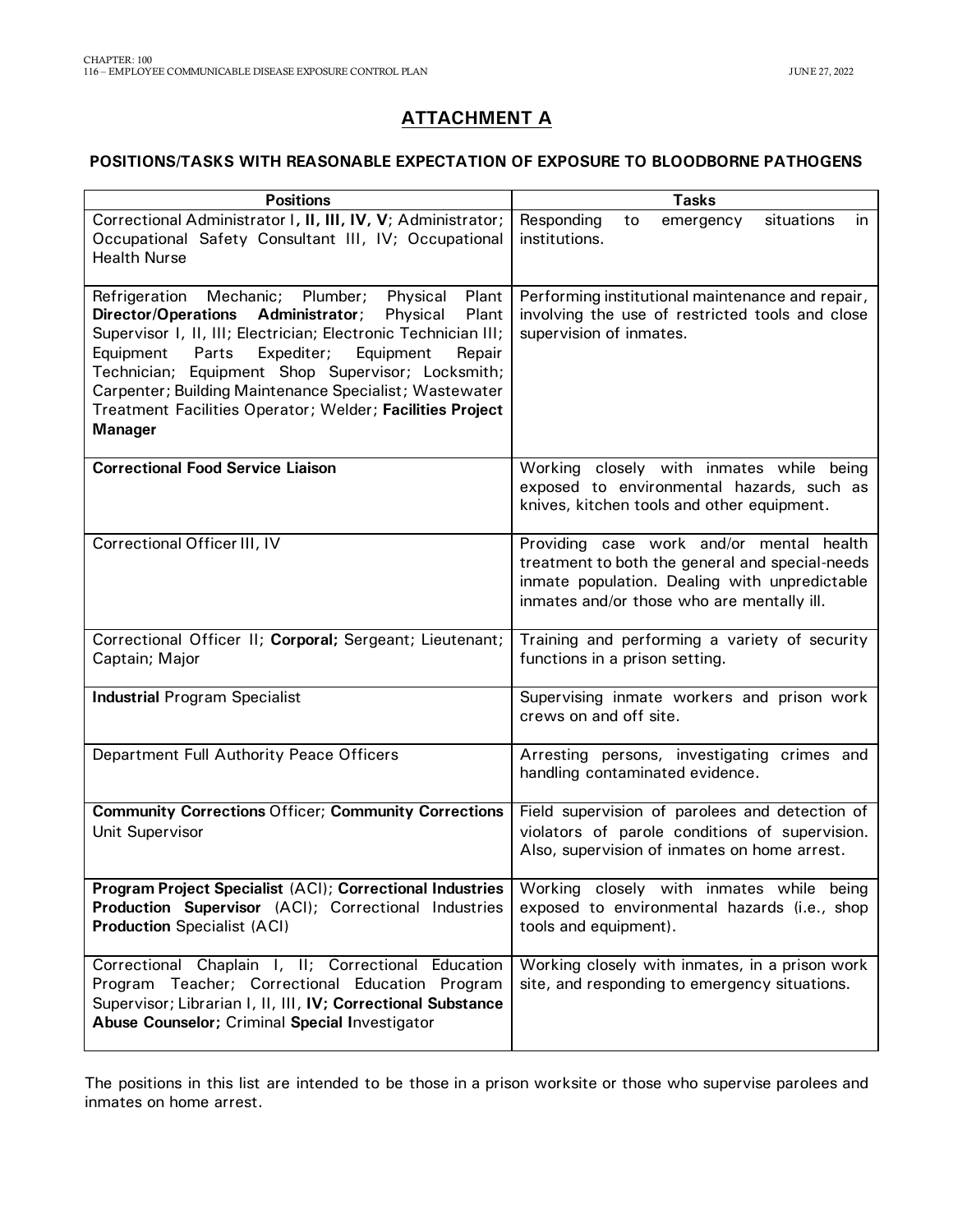### **ATTACHMENT B**

### **GENERAL GUIDELINES FOR PRESERVING AND PACKAGING BIOLOGICAL EVIDENCE**

The following procedures pertain to the most frequently obtained items of evidence that require cautionary measures or special attention for the safety of personnel handling the items and preservation of evidence for analysis and court use.

When immediately necessary to preserve items of biological evidence, staff shall coordinate collection and preservation methods with the Inspector General investigator. Staff shall use appropriate universal precautions, PPE and engineering controls (biohazard marking and color-coding) when handling biological evidence that is wet or may be contaminated.

The Department of Public Safety (DPS) Crime Laboratory will not accept any case in which biological specimens and/or associated evidence is known to have originated from a person diagnosed as having AIDS or HIV. The laboratory will assist the submitter in locating a laboratory/agency that will process the evidence.

Only Inspector General investigators (full authority peace officers) are authorized to request scientific analysis of evidence. Investigators who intend to submit evidence for scientific analysis should, in most cases, first contact the DPS Crime Laboratory before submitting the evidence.

### **BIOLOGICAL SPECIMENS**

### **General Guidelines**

- Do not package items that are still moist or wet.
- Before packaging, air-dry all wet stains found on materials.
- Place a clean piece of paper (preferably white) between the folds of cloth to protect and isolate the stained material from the unstained material.
- Isolate each item and package it separately. Thoroughly seal the packages to prevent crosscontamination from other samples or specimens.
- Completely air-dry wet spots and spills found at a crime scene and on items that cannot be impounded, such as a cement floor or wall. Scrape dried samples into clean and dry paper packets, envelopes or glass vials. Use a separate container for each questioned specimen.
- Separate specimens taken for analysis from those samples taken for comparison.
- If glass vials or tubes are used, or the evidence is breakable, label the outside of the package FRAGILE.
- In accordance with OSHA requirements and the Department's written instructions for Exposure Control, affix a universal biohazard symbol to the outside container of all evidence containing blood or OPIM.
- Package all evidence containing blood or other OPIM in a suitable leak-proof plastic bag. The bag should be the outermost container for the evidence and does not preclude the use of other packaging materials as recommended in the specific guidelines that follow.

### **Specific Guidelines**

*Saliva -* Package air-dried, saliva-stained material in a paper bag or envelope, and freeze as soon as possible.

### *Semen*

- Place liquid semen specimens in sterile containers. Package each item to prevent spillage or breakage.
- Air-dry stained materials, then package them in paper bags or envelopes.
- Freeze all samples as soon as possible after drying and keep them frozen in transit.

### *Urine*

- Submit a minimum of one ounce.
- Put urine in a clean, leak-proof urine specimen container.
- Refrigerate and transport as soon as possible.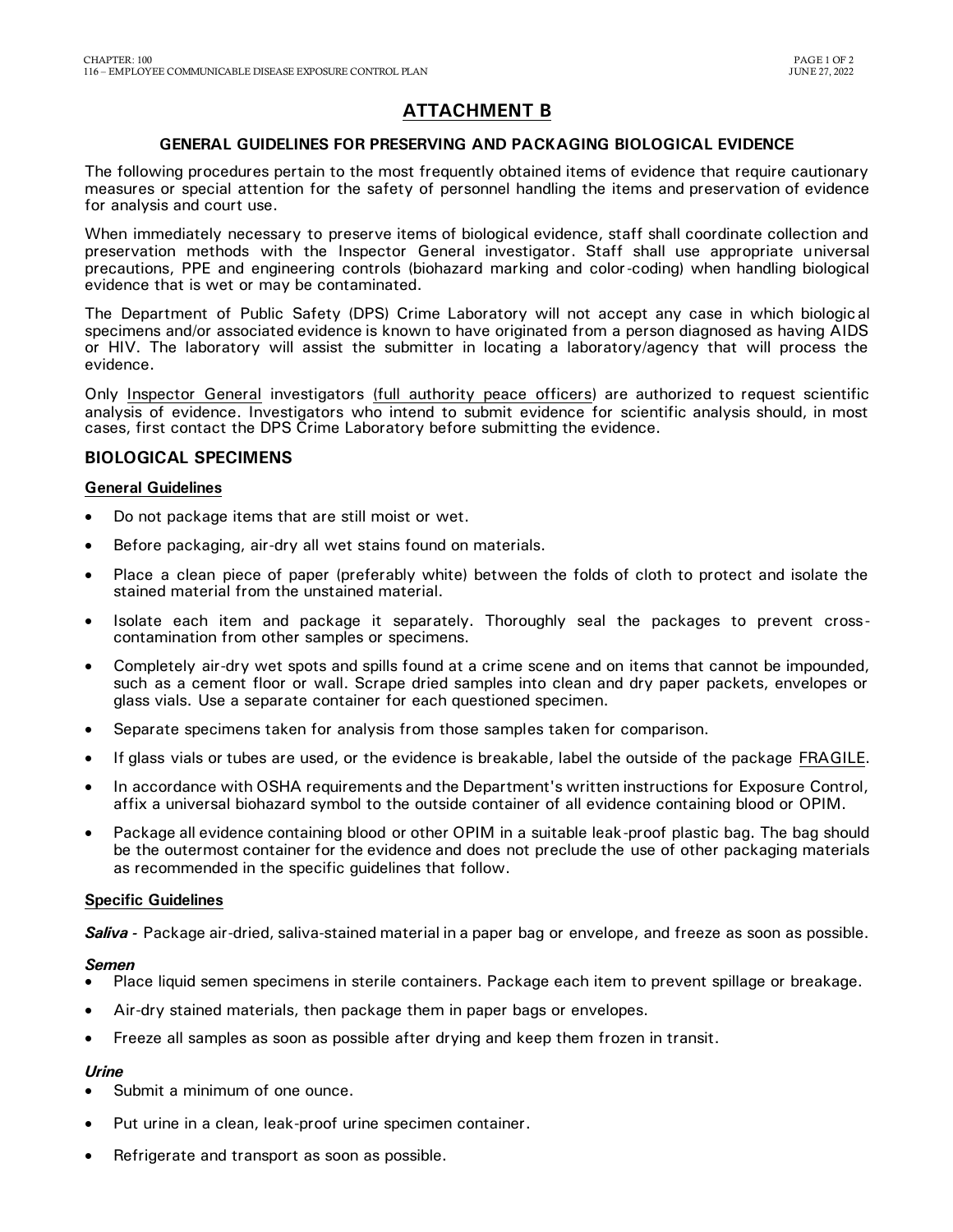*Hair -* Place hair samples in a clean dry evidence envelope or paper packet and seal securely.

*Tissue Specimens or Body Part -* Put the items in a clean, dry, rigid and leak-proof container and then package them in a cardboard box. Freeze the boxed items as soon as possible and keep them frozen during transit.

### *Liquid Blood*

- Must be drawn by qualified medical staff.
- Provide sterile tubes containing the appropriate preservatives. (These are commercially available.)
- Two 10 milliliter (ml.) tubes, with gray stoppers, for blood alcohol and other toxicology (drugs) analysis.
- Tubes with purple stoppers for serology and DNA analysis.
- Must be refrigerated prior to transport and kept cold in transit. **DO NOT FREEZE THE SAMPLES.**

### *Blood Stains*

- Allow wet blood samples such as those at a crime scene to air dry completely. Scrape into clean, dry paper packets, properly sealed envelopes or glass vials. Use a separate container for each questioned specimen.
- Allow wet blood stains on miscellaneous material, clothing and linens to air dry completely. Place in clean and dry paper evidence bags or wrapping paper. If the material must be folded, place clean, dry paper between the folds to isolate the stained material from unstained material.
- Wrap and package each bloodstained item separately.
- Freeze as soon as possible and keep frozen in transit.

### *Marijuana and Narcotic Seizures*

- Weigh and count all drugs, regardless of the quantity. This information shall be listed on the Agency Request for Scientific Analysis form, DPS 802-01550, and, if needed, the Inventory Control Supplement forms, DPS 802-01825, both of which are provided at no charge by the DPS Crime Lab. Weights listed shall include the weights of containers. Because of the variety of scales that may be used and the subsequent analysis processes, submitting officers should denote "approximate" when listing such items on the inventory form.
- Keep all dry items dry. Keep all wet solutions at room temperature. Do not refrigerate or freeze the items.
- Seal any contraband removed from body cavities, or known to have been exposed to body fluids, in packaging marked "**BIOHAZARD**." List the source of the hazard, such as the specific body cavity, on the Agency Request for Scientific Examination form and, if used, the Inventory Control Supplement form.
- Do not submit used chemical drug test kits.
- Submit hypodermic syringes for lab analysis only if they are the sole items of drug evidence and if they contain more than a residue amount of liquid.
- Package hypodermic syringes, needles or other sharps in puncture-proof containers (which are commercially available), properly sealed and labeled "**BIOHAZARD**."
- Do not attempt to replace needle-tip covers on syringes. This practice often results in accidental "needle sticks."

The information in this attachment was obtained from publications entitled *Evidence Submission Guidelines for Criminal Justice Agencies*, Arizona Department of Public Safety, September 2016, and *Property, Evidence and Asset Seizure Procedures Manual,* Arizona Department of Public Safety, April 12, 2012. The *Evidence Submission Guidelines for Criminal Justice Agencies* are made available to all criminal justice agencies by the Arizona Department of Public Safety.